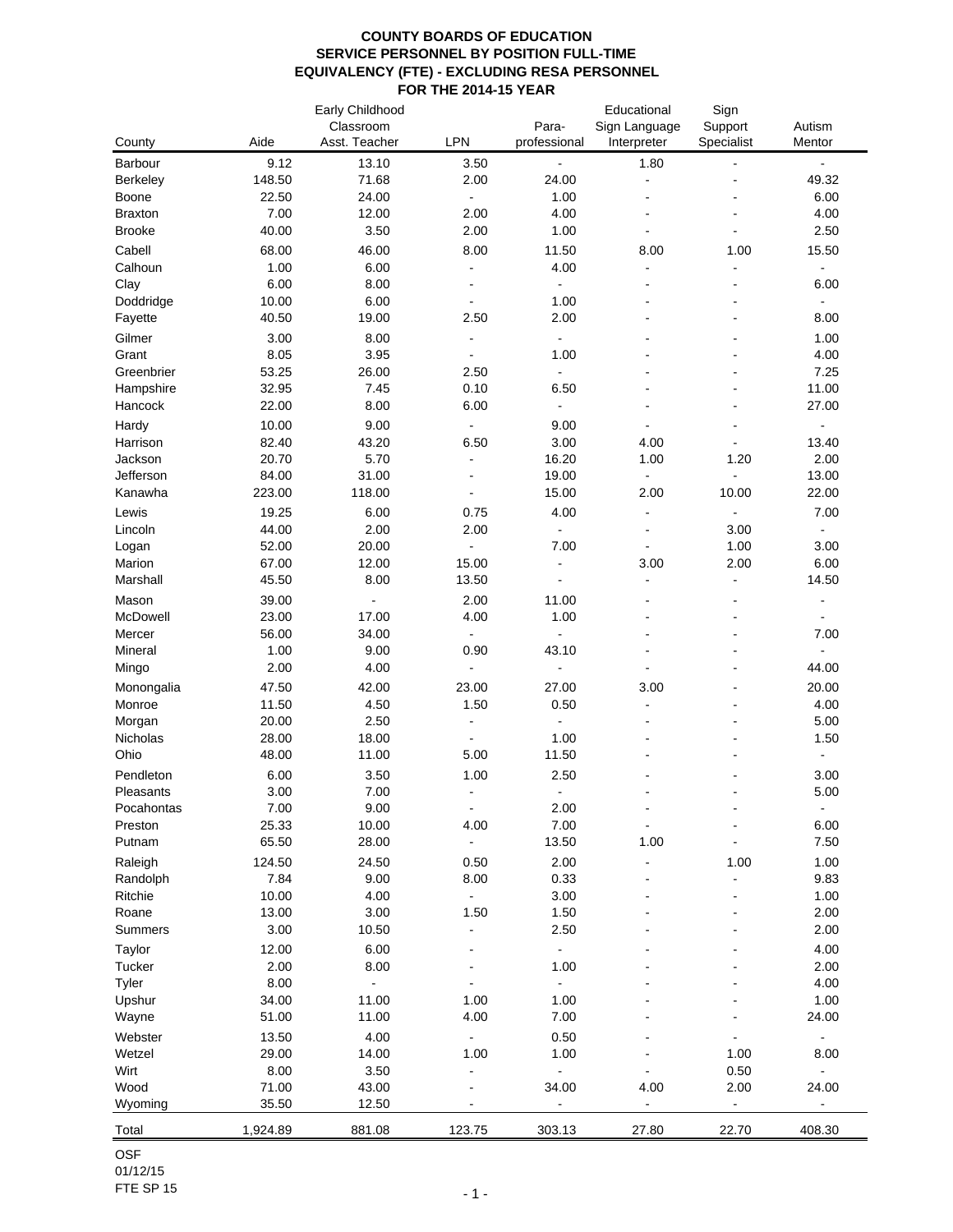|                       | Director/<br>Coordinator |                      |                          |                                  | <b>Braille</b>         |                                      |                |
|-----------------------|--------------------------|----------------------|--------------------------|----------------------------------|------------------------|--------------------------------------|----------------|
| County                | of Services              | Accountant           | Auditor                  | <b>Buyer</b>                     | Specialist             | Clerk                                | Secretary      |
| Barbour               | 1.40                     | 0.20                 | 1.03                     | $\blacksquare$                   | $\blacksquare$         | ÷.                                   | 11.50          |
| Berkeley              | 5.00                     | $\blacksquare$       | $\blacksquare$           | $\blacksquare$                   | 2.00                   | $\blacksquare$                       | 105.50         |
| Boone                 | 1.00                     | 16.00                | $\overline{\phantom{a}}$ | $\blacksquare$                   | 1.00                   | 0.20                                 | 20.00          |
| <b>Braxton</b>        | 1.00                     | 0.50                 | ä,                       | 1.00                             | ÷,                     | $\overline{a}$                       | 15.00          |
| <b>Brooke</b>         | 0.50                     | 0.25                 | $\blacksquare$           | $\sim$                           | ä,                     | 0.50                                 | 24.25          |
| Cabell                | $\blacksquare$           | ä,                   | 8.00                     | ä,                               | 1.00                   |                                      | 78.00          |
| Calhoun               | $\blacksquare$           |                      | $\blacksquare$           | $\blacksquare$                   | ä,                     |                                      | 8.00           |
| Clay                  | 4.15                     |                      | $\blacksquare$           | L.                               | ä,                     | $\overline{a}$                       | 7.00           |
| Doddridge             | 1.00                     | $\blacksquare$       | ٠                        | $\blacksquare$                   | $\blacksquare$         | $\blacksquare$                       | 11.50          |
| Fayette               | 1.00                     | 0.50                 |                          |                                  |                        | 8.00                                 | 33.00          |
| Gilmer                | 1.00                     | $\blacksquare$       | $\blacksquare$           | ٠                                | $\blacksquare$         | $\overline{a}$                       | 7.00           |
| Grant                 | 2.00                     | $\blacksquare$       | $\overline{a}$           | $\blacksquare$                   | 1.00                   |                                      | 9.00           |
| Greenbrier            | 1.00                     | $\blacksquare$       | 1.00                     |                                  | ÷                      |                                      | 33.00          |
| Hampshire             | 1.00                     | 2.00<br>ä,           | $\overline{\phantom{a}}$ |                                  | ä,                     |                                      | 17.00          |
| Hancock               | $\blacksquare$           |                      |                          | $\blacksquare$                   |                        | 1.00                                 | 25.50          |
| Hardy                 | 3.50                     | 3.00                 |                          |                                  | $\blacksquare$         | 1.00                                 | 6.50           |
| Harrison              | 4.00                     | 20.80                | 1.00                     |                                  | 1.00                   | 0.30                                 | 32.30          |
| Jackson               | 3.50                     | ÷,                   | $\blacksquare$           | $\blacksquare$                   | 0.70                   | 0.50                                 | 32.00          |
| Jefferson             | 1.00                     | 4.00                 | $\overline{\phantom{0}}$ | 1.00                             | $\blacksquare$         | 3.00                                 | 45.00          |
| Kanawha               | 11.00                    | 15.50                | $\blacksquare$           | 3.00                             | 4.00                   | 44.00                                | 106.00         |
| Lewis                 | ÷,                       | 3.50                 | $\blacksquare$           | 0.50                             | ÷,                     | $\blacksquare$                       | 18.00          |
| Lincoln               | 4.00                     | 1.00                 |                          | $\blacksquare$                   | $\blacksquare$         | 1.00                                 | 23.50          |
| Logan                 | 3.00                     | $\blacksquare$       |                          | ÷,                               | ÷,                     | 0.50                                 | 42.00          |
| Marion                | 1.00                     | $\blacksquare$       |                          | $\overline{a}$                   | 2.00                   | $\blacksquare$                       | 48.50          |
| Marshall              | 1.00                     | 2.00                 |                          | $\blacksquare$                   | $\blacksquare$         | $\overline{a}$                       | 26.00          |
| Mason                 | 0.50                     | 1.50                 | 1.00                     |                                  |                        |                                      | 29.00          |
| McDowell              | ÷,                       | 2.00                 | $\blacksquare$           | ä,                               | ä,                     |                                      | 21.00          |
| Mercer                | 2.50                     | 2.00                 | 0.50                     |                                  |                        | 1.67                                 | 56.50          |
| Mineral               | 1.63                     | 12.08                | $\blacksquare$           | $\blacksquare$                   |                        | $\overline{a}$                       | 14.78          |
| Mingo                 | $\blacksquare$           | 1.00                 | $\blacksquare$           | $\blacksquare$                   | 1.00                   | 0.10                                 | 21.60          |
| Monongalia            | 5.00                     | 1.75                 |                          | $\blacksquare$                   | ä,                     | 1.00                                 | 47.25          |
| Monroe                | $\blacksquare$           | $\blacksquare$       |                          |                                  | $\overline{a}$         | 3.00                                 | 10.50          |
| Morgan                | $\blacksquare$           | ÷,                   |                          | $\ddot{\phantom{1}}$             | $\blacksquare$         | 3.50                                 | 13.00          |
| Nicholas<br>Ohio      | ۰<br>3.00                | 10.00<br>1.50        |                          |                                  | 1.50                   | 3.33                                 | 7.67<br>30.50  |
|                       |                          |                      |                          |                                  |                        |                                      |                |
| Pendleton             | 1.00                     | $\blacksquare$       |                          |                                  |                        | $\ddot{\phantom{1}}$                 | 6.00           |
| Pleasants             | 2.00                     | $\overline{a}$       |                          |                                  | ä,                     | $\blacksquare$                       | 10.00          |
| Pocahontas<br>Preston |                          | 5.00<br>1.50         |                          | $\blacksquare$<br>$\blacksquare$ | 1.00                   | 0.20                                 | 6.00<br>19.00  |
| Putnam                | 1.00                     | $\blacksquare$       |                          | 1.00                             |                        | $\frac{1}{2}$                        | 65.00          |
|                       |                          |                      |                          |                                  |                        |                                      |                |
| Raleigh               | 1.00                     | 12.39                |                          | 0.34                             |                        | 1.00                                 | 50.91          |
| Randolph              | 2.00                     | 6.60                 |                          | $\blacksquare$                   |                        | $\blacksquare$                       | 22.40          |
| Ritchie<br>Roane      | ÷<br>÷,                  | 0.40<br>1.67         |                          | $\blacksquare$                   |                        | $\blacksquare$<br>$\overline{a}$     | 10.20<br>11.33 |
| Summers               | 2.00                     | $\ddot{\phantom{1}}$ |                          |                                  |                        | 0.50                                 | 7.50           |
|                       |                          |                      |                          |                                  |                        |                                      |                |
| Taylor                | 3.00                     |                      |                          |                                  |                        | 1.00                                 | 13.00          |
| Tucker                | ÷                        |                      |                          |                                  |                        |                                      | 8.00           |
| Tyler<br>Upshur       | 1.00<br>4.00             |                      | 1.00<br>0.50             |                                  |                        | ä,                                   | 6.50<br>24.50  |
| Wayne                 | 2.00                     |                      | 1.00                     |                                  |                        | 1.00                                 | 39.50          |
|                       |                          |                      |                          |                                  |                        |                                      |                |
| Webster               | 0.50                     | 2.50                 | 3.00                     |                                  |                        |                                      | 3.50           |
| Wetzel                | 7.50                     | ÷,                   |                          |                                  | 1.00                   |                                      | 13.00          |
| Wirt                  | ÷,                       | 3.00                 |                          |                                  |                        |                                      | 4.00           |
| Wood<br>Wyoming       | 11.00<br>1.50            | 1.00<br>$\Box$       |                          |                                  | 1.00<br>$\blacksquare$ | 1.00<br>$\qquad \qquad \blacksquare$ | 65.50<br>23.83 |
| Total                 | 104.18                   | 135.14               | 18.03                    | 6.84                             | 18.20                  | 77.30                                | 1,446.52       |
|                       |                          |                      |                          |                                  |                        |                                      |                |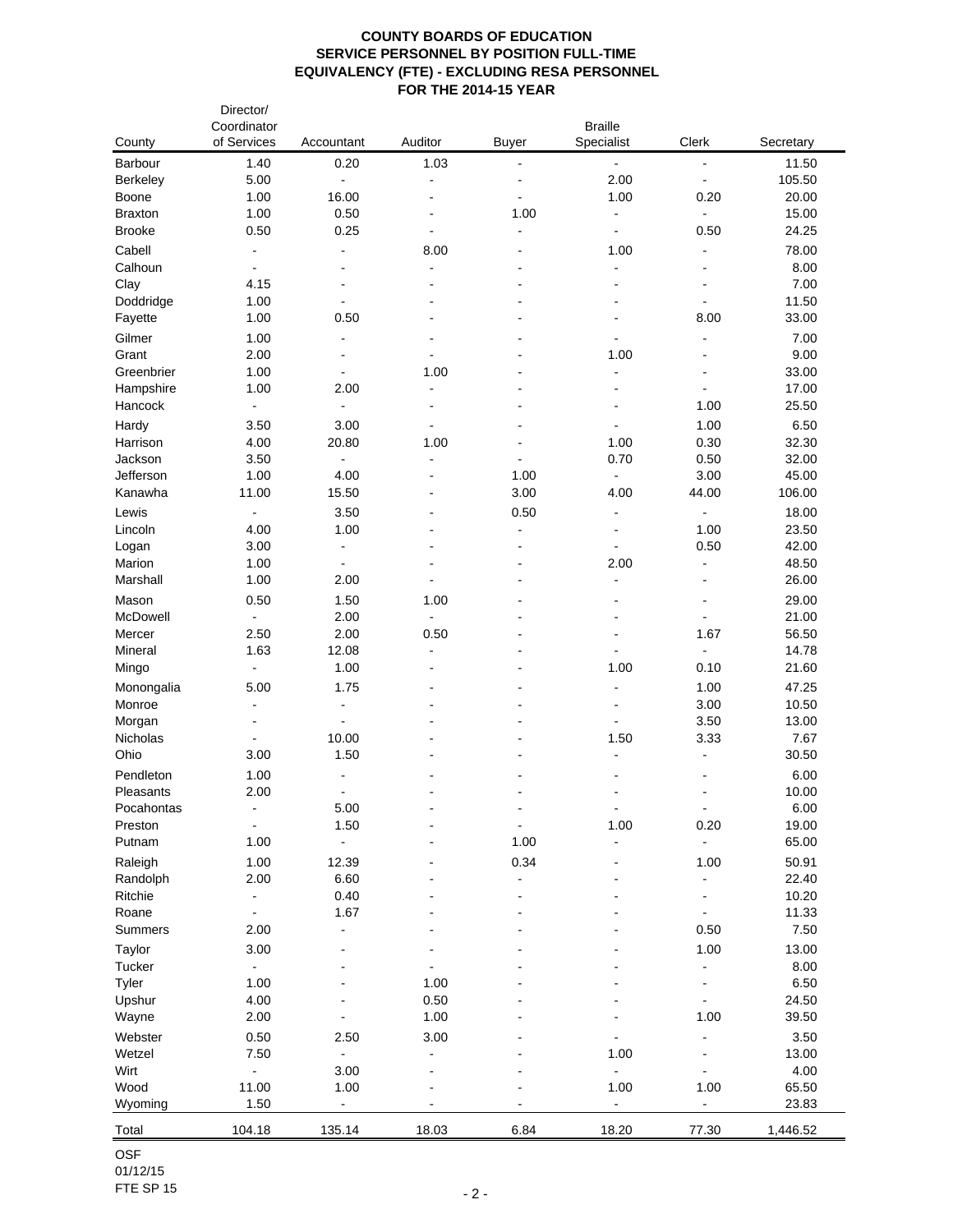| County               | Switchboard<br>Operator          | Computer<br>Operator   | Programmer                       | Draftsman | Graphic<br>Artist | Inventory<br>Supervisor          | Printing<br>Operator | Printing<br>Supervisor |
|----------------------|----------------------------------|------------------------|----------------------------------|-----------|-------------------|----------------------------------|----------------------|------------------------|
| Barbour              | $\blacksquare$                   | 0.35                   |                                  |           | $\blacksquare$    | ä,                               | ÷                    |                        |
| Berkeley             | 1.00                             | 2.40                   |                                  |           |                   |                                  |                      |                        |
| Boone                | $\overline{\phantom{0}}$         | $\blacksquare$         |                                  |           |                   |                                  |                      |                        |
| <b>Braxton</b>       | $\overline{a}$                   | ÷,                     |                                  |           |                   |                                  |                      |                        |
| <b>Brooke</b>        | ÷.                               | 0.50                   | 3.50                             |           |                   |                                  |                      |                        |
| Cabell               |                                  |                        | 3.00                             |           | 1.00              | 1.00                             |                      |                        |
| Calhoun              |                                  |                        | $\ddot{\phantom{1}}$             |           | $\overline{a}$    | $\overline{a}$                   |                      |                        |
| Clay                 |                                  |                        |                                  |           |                   |                                  |                      |                        |
| Doddridge            |                                  |                        |                                  |           |                   |                                  |                      |                        |
| Fayette              |                                  |                        |                                  |           |                   |                                  |                      |                        |
| Gilmer               |                                  |                        |                                  |           |                   |                                  |                      |                        |
| Grant                |                                  |                        |                                  |           |                   | L,                               |                      |                        |
| Greenbrier           |                                  |                        |                                  |           |                   | 1.00                             |                      |                        |
| Hampshire            |                                  |                        |                                  |           |                   | $\overline{a}$                   |                      |                        |
| Hancock              |                                  | 1.00                   |                                  |           |                   |                                  |                      |                        |
| Hardy                |                                  |                        |                                  |           |                   | $\blacksquare$                   |                      |                        |
| Harrison             | 0.10                             |                        | 1.00                             |           |                   | 2.00                             |                      |                        |
| Jackson              | 0.50                             | $\blacksquare$         | $\overline{a}$                   |           |                   | 0.40                             |                      |                        |
| Jefferson            | $\blacksquare$                   | 18.00                  | L,                               | -         |                   | $\overline{\phantom{a}}$         |                      |                        |
| Kanawha              |                                  | 4.00                   | 9.00                             | 2.00      |                   | 1.00                             |                      |                        |
| Lewis                | ۰                                | $\blacksquare$         |                                  |           |                   | L.                               |                      |                        |
| Lincoln              |                                  |                        |                                  |           |                   |                                  |                      |                        |
| Logan                |                                  | $\overline{a}$         |                                  |           |                   |                                  |                      |                        |
| Marion               |                                  | 1.00<br>$\overline{a}$ |                                  |           |                   |                                  |                      |                        |
| Marshall             |                                  |                        |                                  |           |                   |                                  |                      |                        |
| Mason                |                                  |                        | 0.20                             |           |                   |                                  |                      |                        |
| McDowell             | 0.50                             | $\overline{a}$         | $\overline{a}$<br>$\blacksquare$ |           |                   | $\overline{\phantom{a}}$<br>1.00 |                      |                        |
| Mercer<br>Mineral    | $\overline{a}$<br>$\blacksquare$ | 1.00<br>$\blacksquare$ | 1.00                             |           |                   | 1.00                             |                      |                        |
| Mingo                | 1.30                             |                        |                                  |           |                   | ä,                               |                      |                        |
|                      |                                  |                        |                                  |           |                   | 1.00                             |                      |                        |
| Monongalia<br>Monroe | ÷                                |                        |                                  |           |                   | $\overline{a}$                   |                      |                        |
| Morgan               |                                  |                        |                                  |           |                   |                                  |                      |                        |
| Nicholas             |                                  | 0.33                   |                                  |           |                   |                                  |                      |                        |
| Ohio                 |                                  |                        |                                  |           |                   | 1.00                             |                      |                        |
| Pendleton            |                                  |                        |                                  |           |                   |                                  |                      |                        |
| Pleasants            |                                  |                        |                                  |           |                   |                                  |                      |                        |
| Pocahontas           | ٠                                |                        |                                  |           |                   | $\sim$                           |                      |                        |
| Preston              | $\blacksquare$                   | $\blacksquare$         | $\blacksquare$                   |           |                   | $\blacksquare$                   |                      |                        |
| Putnam               |                                  |                        | 6.00                             |           |                   | $\ddot{\phantom{a}}$             |                      |                        |
| Raleigh              | 1.17                             | 1.17                   | $\blacksquare$                   |           |                   | 0.50                             |                      |                        |
| Randolph             | $\overline{a}$                   | $\overline{a}$         |                                  |           |                   | $\ddot{\phantom{a}}$             |                      |                        |
| Ritchie              |                                  |                        |                                  |           |                   |                                  |                      |                        |
| Roane                |                                  |                        |                                  |           |                   |                                  |                      |                        |
| Summers              |                                  |                        |                                  |           |                   |                                  |                      |                        |
| Taylor               |                                  |                        |                                  |           |                   |                                  |                      |                        |
| Tucker               |                                  |                        |                                  |           |                   |                                  |                      |                        |
| Tyler                |                                  |                        |                                  |           |                   |                                  |                      |                        |
| Upshur               |                                  |                        |                                  |           |                   |                                  |                      |                        |
| Wayne                |                                  |                        |                                  |           |                   | 1.00                             |                      |                        |
| Webster              |                                  |                        |                                  |           |                   |                                  |                      |                        |
| Wetzel               |                                  |                        |                                  |           |                   |                                  |                      |                        |
| Wirt                 |                                  |                        |                                  |           |                   |                                  |                      |                        |
| Wood<br>Wyoming      |                                  | 0.50                   | 1.00                             |           |                   | $\overline{a}$<br>0.33           | 0.34                 |                        |
|                      |                                  |                        | 0.50                             |           |                   |                                  |                      |                        |
| Total                | 4.57                             | 30.25                  | 25.20                            | 2.00      | 1.00              | 11.23                            | 0.34                 | $\blacksquare$         |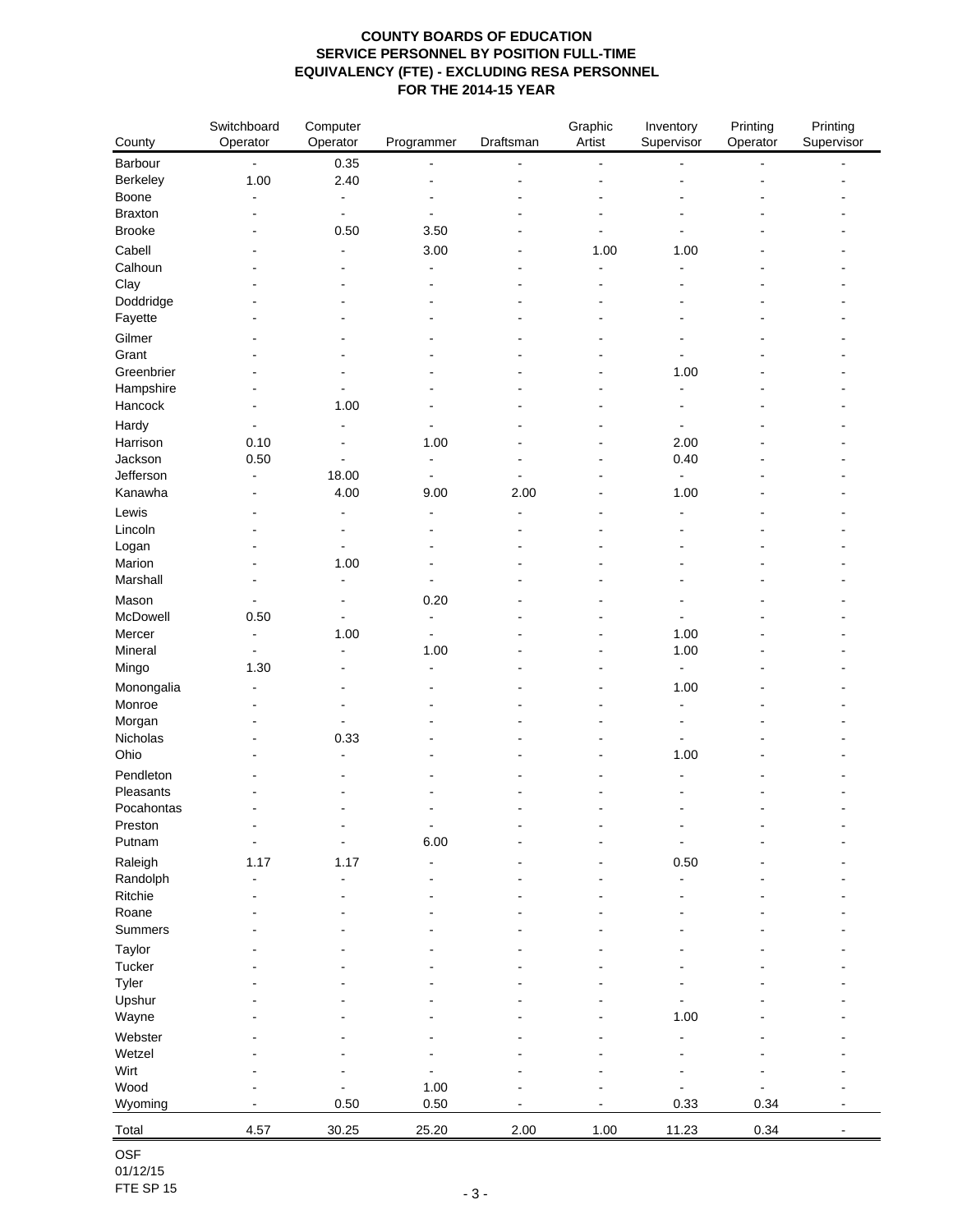| County            | Accounts<br>Payable<br>Supervisor | Payroll<br>Supervisor        | Supervisor of<br>Maintenance | Audiovisual<br>Technician | Cabinet<br>Maker       | Carpenter              | Chief<br>Mechanic      | Crew<br>Leader |
|-------------------|-----------------------------------|------------------------------|------------------------------|---------------------------|------------------------|------------------------|------------------------|----------------|
| Barbour           | 0.80                              | $\blacksquare$               | 0.20                         | $\blacksquare$            | $\omega$               | 0.24                   | 0.95                   | $\blacksquare$ |
| Berkeley          | $\blacksquare$                    |                              | $\blacksquare$               |                           | 1.00                   | 5.50                   | $\blacksquare$         | 3.00           |
| Boone             | 2.00                              |                              | $\ddot{\phantom{a}}$         |                           | $\Box$                 | 1.30                   | $\blacksquare$         |                |
| <b>Braxton</b>    | $\blacksquare$                    |                              | $\overline{a}$               |                           | 1.00                   | ÷,                     | 2.00                   |                |
| <b>Brooke</b>     | 0.50                              | 1.00                         | 1.00                         |                           | 1.75                   | ÷,                     | 1.00                   |                |
| Cabell            | $\overline{a}$                    | $\overline{a}$               | 2.00                         |                           |                        | L,                     | 2.00                   |                |
| Calhoun           |                                   | 1.00                         | $\blacksquare$               |                           |                        | $\tilde{\phantom{a}}$  | $\blacksquare$         |                |
| Clay              | $\overline{a}$                    | $\frac{1}{2}$                | 1.00                         |                           | $\blacksquare$         | ÷,                     | 1.00                   |                |
| Doddridge         | $\blacksquare$                    | $\ddot{\phantom{1}}$         | ä,                           | $\blacksquare$            | $\blacksquare$         | 2.00                   | 0.75                   |                |
| Fayette           | 1.00                              | $\overline{a}$               | $\blacksquare$               |                           | 1.00                   | 4.00                   | $\blacksquare$         |                |
| Gilmer            | ÷,                                | 1.00                         | 1.00                         |                           | $\overline{a}$         | $\blacksquare$         | 1.00                   |                |
| Grant             | 1.00                              | 1.00                         | 1.00                         | $\overline{a}$            | $\ddot{\phantom{1}}$   | $\blacksquare$         | 1.00                   |                |
| Greenbrier        | 1.50                              | 0.50                         | $\blacksquare$               |                           |                        | 2.00                   | $\blacksquare$         |                |
| Hampshire         | ÷,                                | $\frac{1}{2}$                |                              |                           |                        | $\blacksquare$         | 1.00                   |                |
| Hancock           | $\ddot{\phantom{1}}$              |                              | $\blacksquare$               |                           |                        | $\blacksquare$         | $\blacksquare$         |                |
| Hardy             | 1.00                              | $\overline{a}$               | 1.00                         |                           |                        | 1.00                   | $\blacksquare$         |                |
| Harrison          | $\blacksquare$                    | L,                           | ä,                           |                           |                        | 3.22                   | 1.00                   |                |
| Jackson           | 1.00                              | 1.00                         | ä,                           |                           | $\blacksquare$         | 1.15                   | 1.00                   | 0.50           |
| Jefferson         | $\blacksquare$                    | 1.00                         | 1.00                         |                           | $\blacksquare$         | 4.00                   | 1.00                   | $\blacksquare$ |
| Kanawha           |                                   | $\blacksquare$               | 5.00                         |                           | 2.00                   | 13.00                  | $\blacksquare$         | 12.00          |
| Lewis             |                                   | $\blacksquare$               | $\ddot{\phantom{a}}$         |                           | $\blacksquare$         | 1.00                   | 1.00                   |                |
| Lincoln           |                                   | $\ddot{\phantom{1}}$         | $\overline{a}$               | $\overline{a}$            | $\sim$                 | $\blacksquare$         | 1.00                   |                |
| Logan<br>Marion   |                                   | $\overline{a}$               | $\ddot{\phantom{a}}$         |                           | 4.00                   | 1.00                   | $\blacksquare$         |                |
| Marshall          | 1.00<br>1.50                      | 1.00<br>1.00                 | 1.00<br>1.00                 | $\overline{\phantom{a}}$  | 1.00<br>1.00           | 2.00<br>$\blacksquare$ | $\blacksquare$<br>1.00 |                |
|                   |                                   |                              |                              |                           |                        |                        |                        |                |
| Mason<br>McDowell | 1.00<br>$\blacksquare$            | 1.00                         | $\blacksquare$               |                           | $\blacksquare$         | 1.40                   | 1.00                   |                |
| Mercer            | 1.00                              | 1.00<br>1.00                 | $\blacksquare$<br>1.00       |                           | $\blacksquare$<br>1.00 | 2.00<br>3.33           | 1.00<br>$\blacksquare$ |                |
| Mineral           | $\overline{a}$                    | $\qquad \qquad \blacksquare$ | $\blacksquare$               |                           | $\overline{a}$         | 0.50                   | 1.00                   |                |
| Mingo             | $\overline{a}$                    | $\overline{a}$               | $\ddot{\phantom{a}}$         |                           | $\blacksquare$         | 1.50                   | 0.25                   | 0.50           |
| Monongalia        | 1.00                              | 1.00                         | 2.00                         |                           |                        | 2.00                   | 2.00                   |                |
| Monroe            | 0.50                              | $\overline{a}$               | $\blacksquare$               |                           |                        | 1.00                   | 1.00                   |                |
| Morgan            | 1.00                              | $\blacksquare$               | 1.00                         |                           |                        | 0.20                   | 1.00                   |                |
| Nicholas          | 0.33                              | 0.33                         | $\blacksquare$               |                           |                        | 2.00                   | $\blacksquare$         |                |
| Ohio              | 1.00                              | 1.00                         | 1.00                         |                           |                        | $\overline{a}$         | $\frac{1}{2}$          |                |
| Pendleton         | $\overline{a}$                    | 1.00                         | 1.00                         |                           |                        |                        | 0.50                   |                |
| Pleasants         | 1.00                              | 1.00                         | $\blacksquare$               |                           |                        |                        | 1.00                   | 0.60           |
| Pocahontas        | $\blacksquare$                    |                              | 1.00                         |                           |                        | $\blacksquare$         | 1.00                   | $\blacksquare$ |
| Preston           | 1.00                              | $\overline{a}$               | $\overline{\phantom{a}}$     |                           |                        | 0.53                   | 2.00                   | 0.20           |
| Putnam            | 1.00                              | 1.00                         | 1.00                         | $\overline{a}$            |                        | 1.00                   | ÷.                     |                |
| Raleigh           | 1.02                              | 1.00                         | $\blacksquare$               | 1.00                      |                        | 2.84                   | 1.00                   |                |
| Randolph          | ÷,                                | $\overline{a}$               | 1.00                         | $\overline{a}$            |                        | 2.00                   | 1.00                   |                |
| Ritchie           | 0.90                              | 0.50                         | $\blacksquare$               |                           |                        | $\blacksquare$         | $\blacksquare$         |                |
| Roane             | 1.00                              | 1.00                         | $\blacksquare$               |                           |                        | 0.25                   | $\blacksquare$         |                |
| Summers           | $\ddot{\phantom{1}}$              | $\overline{a}$               | 1.00                         |                           |                        | 1.00                   | 1.00                   |                |
| Taylor            |                                   | $\overline{a}$               | 1.00                         |                           |                        |                        | $\blacksquare$         |                |
| Tucker            |                                   | 1.00                         | $\ddot{\phantom{1}}$         |                           |                        |                        | 1.00                   |                |
| Tyler             |                                   | $\overline{a}$               | $\overline{\phantom{a}}$     |                           |                        |                        | 1.00                   |                |
| Upshur            |                                   | ä,                           | ÷,                           |                           |                        |                        | 1.00                   |                |
| Wayne             |                                   |                              | 1.00                         |                           |                        |                        | $\blacksquare$         |                |
| Webster           |                                   |                              | $\overline{a}$               |                           |                        |                        | 1.00                   |                |
| Wetzel            |                                   |                              | 1.00                         |                           |                        |                        | $\blacksquare$         |                |
| Wirt              |                                   |                              | 0.50                         |                           |                        |                        | 0.50                   |                |
| Wood              | 1.00                              | 2.00                         | 2.00                         |                           | 4.00                   | ä,                     | $\blacksquare$         |                |
| Wyoming           | 0.50                              | 0.50                         | 0.34                         |                           | $\hat{\mathbf{r}}$     | 2.50                   | $\frac{1}{2}$          | 0.33           |
| Total             | 24.55                             | 22.83                        | 31.04                        | 1.00                      | 17.75                  | 65.46                  | 35.95                  | 17.13          |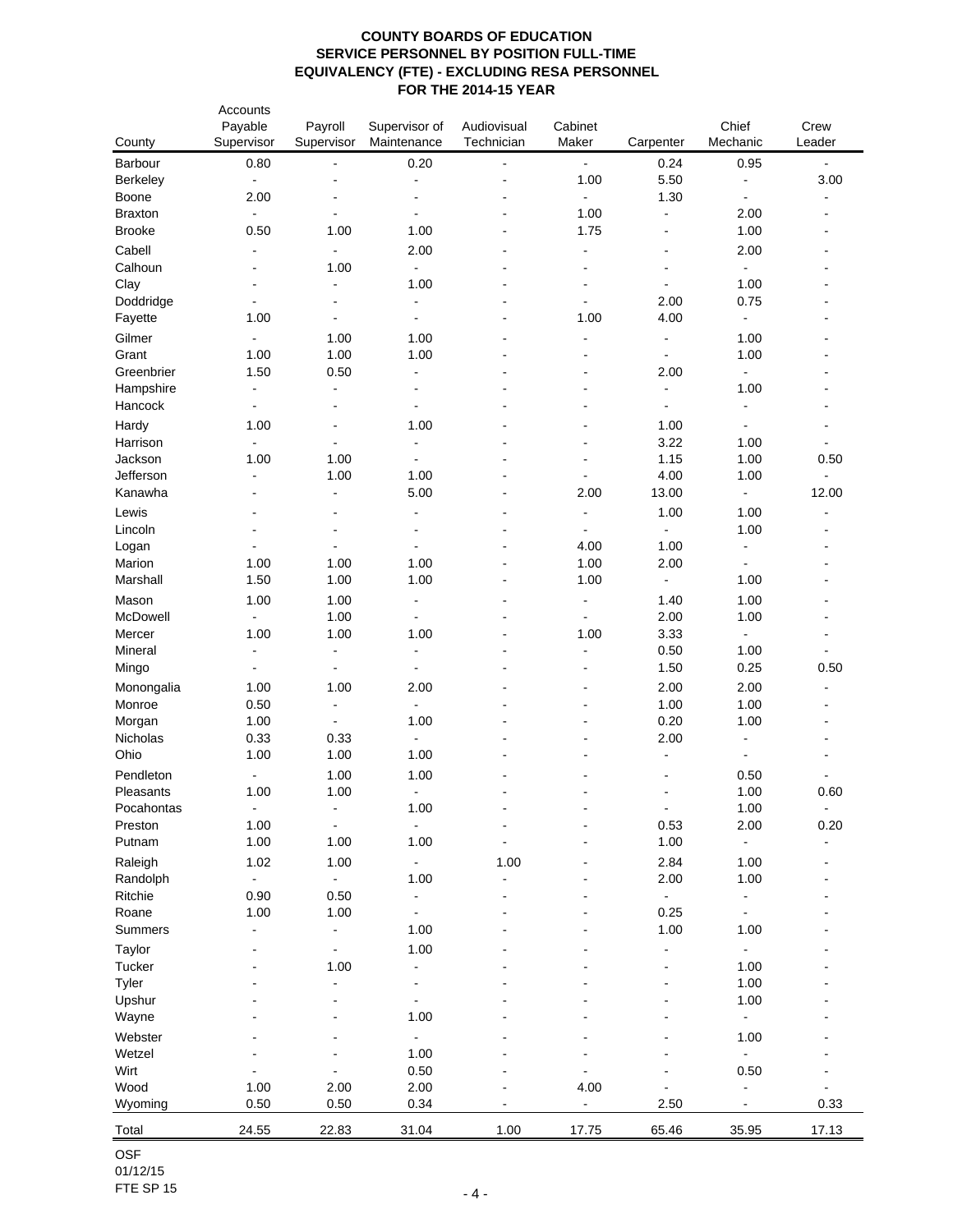|                |                          |                       |                          |                |                      |                          | Heating & Air            |                    |
|----------------|--------------------------|-----------------------|--------------------------|----------------|----------------------|--------------------------|--------------------------|--------------------|
|                |                          | Electronic            |                          | General        |                      |                          | Conditioning             |                    |
| County         | Electrician              | Technician            | Foreman                  | Maintenance    | Glazier              | Handyman                 | Mechanic                 | Locksmith          |
| Barbour        | 1.04                     | ä,                    | $\blacksquare$           | 1.14           | ä,                   | $\blacksquare$           | 1.25                     | $\hat{\mathbf{r}}$ |
| Berkeley       | 4.00                     | 1.00                  | 9.00                     | 1.00           | $\overline{a}$       | $\blacksquare$           | $\blacksquare$           | 1.00               |
| Boone          | 0.95                     | 0.50                  | 0.50                     | 6.80           |                      | 0.50                     | 0.94                     | 0.20               |
| <b>Braxton</b> | $\blacksquare$           | $\blacksquare$        | $\blacksquare$           | 1.00           |                      | $\blacksquare$           | $\blacksquare$           | $\blacksquare$     |
| <b>Brooke</b>  | 1.00                     | 1.50                  | $\blacksquare$           | 0.50           | $\sim$               | $\blacksquare$           | 0.50                     | $\blacksquare$     |
| Cabell         | 3.00                     | $\blacksquare$        | 7.00                     | 2.00           |                      | $\overline{a}$           | 7.00                     | 1.00               |
| Calhoun        | 1.00                     | $\blacksquare$        | $\blacksquare$           | $\blacksquare$ | $\sim$               | $\blacksquare$           | 1.00                     |                    |
| Clay           | ÷                        | $\blacksquare$        | 0.95                     | $\blacksquare$ |                      | $\blacksquare$           | $\blacksquare$           | $\blacksquare$     |
| Doddridge      | ÷,                       | $\blacksquare$        | $\blacksquare$           | 1.00           |                      | $\blacksquare$           | $\sim$                   | $\blacksquare$     |
| Fayette        | 3.00                     | $\overline{a}$        | 3.00                     | ä,             | L,                   | $\blacksquare$           | 1.00                     | ÷.                 |
| Gilmer         | ÷,                       | $\blacksquare$        | $\overline{a}$           | $\blacksquare$ |                      | $\blacksquare$           | 1.00                     | $\blacksquare$     |
| Grant          | 1.00                     | $\tilde{\phantom{a}}$ | $\overline{\phantom{a}}$ | 0.50           |                      | $\blacksquare$           | 1.00                     | ۰                  |
| Greenbrier     | 2.00                     | 4.00                  | $\ddot{\phantom{a}}$     | $\blacksquare$ | $\overline{a}$       | 0.50                     | 1.00                     | $\blacksquare$     |
| Hampshire      | 1.00                     | $\blacksquare$        | $\overline{a}$           | L,             | $\blacksquare$       | $\blacksquare$           | $\blacksquare$           | 1.00               |
| Hancock        | 1.00                     | $\overline{a}$        |                          | $\blacksquare$ | $\ddot{\phantom{1}}$ | $\overline{\phantom{a}}$ | 1.00                     | 1.00               |
| Hardy          | 0.50                     | $\blacksquare$        | $\blacksquare$           | 0.50           | $\overline{a}$       | $\blacksquare$           | $\blacksquare$           | $\blacksquare$     |
| Harrison       | 3.56                     | $\blacksquare$        | 1.01                     | 6.56           | $\ddot{\phantom{a}}$ | 2.60                     | 3.40                     | 0.50               |
| Jackson        | 1.90                     | 3.40                  | $\overline{\phantom{a}}$ | 3.45           | 0.50                 | $\blacksquare$           | 0.90                     | $\omega$           |
| Jefferson      | 3.00                     | 1.00                  | 1.00                     | 1.00           | $\blacksquare$       | $\overline{\phantom{a}}$ | $\blacksquare$           | 1.00               |
| Kanawha        | 9.00                     | 12.00                 | $\blacksquare$           | $\blacksquare$ | 1.00                 | $\blacksquare$           | 10.00                    | 2.00               |
| Lewis          | 1.00                     | ä,                    | $\blacksquare$           | 3.50           | ä,                   | $\overline{\phantom{a}}$ | 0.50                     | $\blacksquare$     |
| Lincoln        | 1.00                     | ä,                    | $\blacksquare$           | $\blacksquare$ | $\overline{a}$       | $\overline{a}$           | 1.00                     | $\sim$             |
| Logan          | 7.00                     | 2.00                  | 3.00                     |                |                      |                          | $\blacksquare$           | $\blacksquare$     |
| Marion         | 5.00                     | 1.00                  | 1.00                     | $\blacksquare$ |                      |                          | $\blacksquare$           | $\blacksquare$     |
| Marshall       | 2.00                     | $\blacksquare$        | 1.00                     | $\blacksquare$ |                      | $\blacksquare$           | $\blacksquare$           | 1.00               |
| Mason          | 2.15                     | 4.70                  | $\blacksquare$           | 3.90           | $\overline{a}$       | $\blacksquare$           | 1.45                     | ä,                 |
| McDowell       | 3.50                     | ä,                    | 1.00                     | $\blacksquare$ |                      | ÷                        | 0.50                     | $\blacksquare$     |
| Mercer         | 6.00                     | 1.00                  | 2.00                     | 2.83           | 0.33                 | $\blacksquare$           | 2.33                     | $\blacksquare$     |
| Mineral        | 1.42                     | 0.33                  | $\blacksquare$           | 2.03           | $\blacksquare$       | $\blacksquare$           | 0.83                     | 0.25               |
| Mingo          | 1.50                     | $\blacksquare$        | 1.00                     | 2.50           | $\blacksquare$       | $\overline{a}$           | 1.00                     | $\blacksquare$     |
| Monongalia     | 5.00                     | 2.00                  | 1.00                     | $\blacksquare$ | $\sim$               | $\sim$                   | 5.00                     | 2.00               |
| Monroe         | $\frac{1}{2}$            | $\blacksquare$        | $\blacksquare$           | $\blacksquare$ |                      |                          | $\blacksquare$           | $\blacksquare$     |
| Morgan         | $\overline{a}$           | $\ddot{\phantom{1}}$  | $\blacksquare$           | 0.74           | $\ddot{\phantom{a}}$ |                          | $\overline{\phantom{a}}$ | $\blacksquare$     |
| Nicholas       | 2.00                     | ä,                    | 1.00                     | 1.00           | $\blacksquare$       |                          | $\overline{a}$           | $\blacksquare$     |
| Ohio           | 3.00                     | $\blacksquare$        | $\blacksquare$           | $\blacksquare$ | 1.00                 |                          |                          | 1.00               |
| Pendleton      | $\blacksquare$           |                       | $\ddot{\phantom{a}}$     | $\overline{a}$ |                      |                          |                          | $\blacksquare$     |
| Pleasants      | $\blacksquare$           | $\blacksquare$        | 1.00                     | 2.40           | $\blacksquare$       | $\blacksquare$           | $\overline{a}$           | ۰                  |
| Pocahontas     | ÷,                       |                       | $\ddot{\phantom{a}}$     | $\blacksquare$ |                      | $\blacksquare$           | $\blacksquare$           | $\blacksquare$     |
| Preston        | 0.83                     |                       | 1.00                     | 4.23           |                      | 0.33                     | 1.00                     | 0.13               |
| Putnam         | 4.00                     |                       |                          | $\overline{a}$ |                      |                          | 8.00                     | 1.00               |
| Raleigh        | 3.83                     |                       |                          | 0.50           |                      | 0.50                     | 2.00                     |                    |
| Randolph       | 2.50                     |                       |                          | $\blacksquare$ |                      | L,                       | 0.50                     |                    |
| Ritchie        | $\overline{\phantom{a}}$ |                       |                          | 1.50           |                      |                          | 1.50                     |                    |
| Roane          | 0.75                     |                       |                          | 1.00           |                      |                          | 0.50                     |                    |
| Summers        |                          |                       |                          |                |                      |                          | $\blacksquare$           |                    |
| Taylor         | $\blacksquare$           | 3.00                  |                          |                |                      |                          | 1.00                     |                    |
| Tucker         | 2.00                     |                       | 1.00                     |                |                      |                          |                          |                    |
| Tyler          | 2.00                     |                       |                          |                |                      |                          |                          |                    |
| Upshur         | 3.00                     |                       |                          |                |                      |                          |                          |                    |
| Wayne          | 3.00                     |                       | 1.00                     |                |                      | 1.00                     | 4.00                     | 1.00               |
| Webster        | 1.00                     |                       |                          |                |                      |                          | 1.00                     |                    |
| Wetzel         | 3.00                     |                       |                          |                |                      |                          | Ē,                       |                    |
| Wirt           | 0.50                     |                       |                          | 1.00           |                      |                          | $\blacksquare$           |                    |
| Wood           | 3.00                     |                       |                          |                |                      |                          | 4.00                     | 1.00               |
| Wyoming        | 3.00                     | 2.00                  | 0.83                     | 0.50           |                      |                          | ä,                       | ä,                 |
|                |                          |                       |                          |                |                      |                          |                          |                    |
| Total          | 109.92                   | 39.43                 | 38.29                    | 53.08          | 2.83                 | 5.43                     | 66.11                    | 15.08              |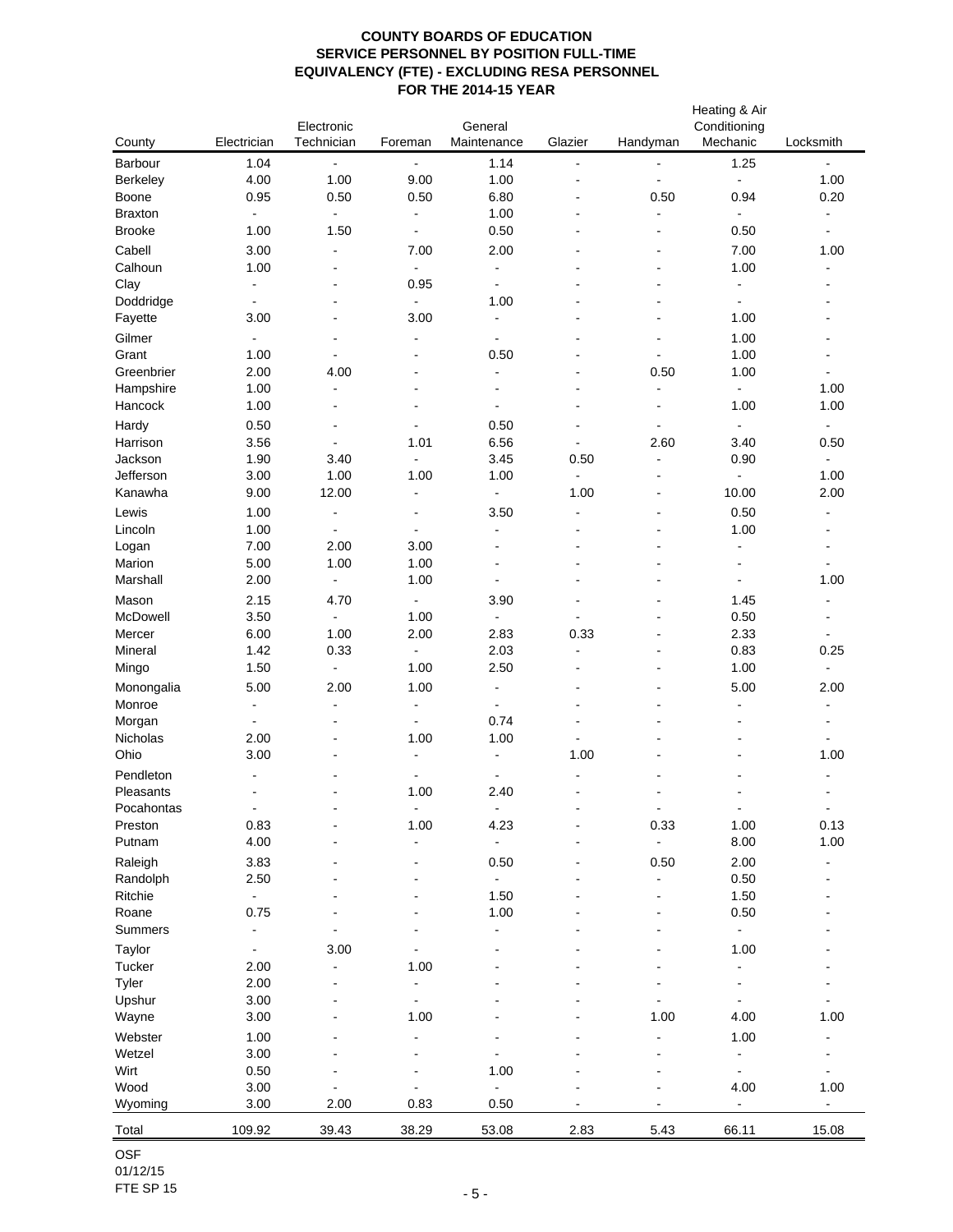| Equipment<br>Lubrication<br>Mechanic<br>Assistant<br>Man<br>Machinist<br>Mechanic<br>Repairman<br>Painter<br>Plumber<br>County<br>Mason<br>0.20<br>0.14<br>0.95<br>0.44<br>Barbour<br>$\overline{a}$<br>$\blacksquare$<br>$\overline{a}$<br>$\blacksquare$<br>3.00<br>Berkeley<br>8.00<br>1.00<br>$\blacksquare$<br>$\blacksquare$<br>$\ddot{\phantom{a}}$<br>0.00<br>1.00<br>5.00<br>Boone<br>÷,<br>ä,<br>0.50<br>0.50<br><b>Braxton</b><br>ä,<br>ä,<br>ä,<br>2.00<br><b>Brooke</b><br>$\blacksquare$<br>$\blacksquare$<br>$\overline{a}$<br>$\blacksquare$<br>$\sim$<br>Cabell<br>9.00<br>2.00<br>3.00<br>$\blacksquare$<br>L,<br>Ē,<br>Calhoun<br>1.00<br>1.00<br>$\blacksquare$<br>۰<br>$\sim$<br>1.00<br>0.15<br>Clay<br>$\blacksquare$<br>$\blacksquare$<br>۰<br>Doddridge<br>1.20<br>ä,<br>ä,<br>$\sim$<br>$\overline{a}$<br>$\overline{a}$<br>Fayette<br>7.00<br>1.00<br>1.00<br>$\blacksquare$<br>ä,<br>$\ddot{\phantom{a}}$<br>Gilmer<br>$\mathbf{r}$<br>$\blacksquare$<br>$\sim$<br>$\overline{a}$<br>$\blacksquare$<br>$\ddot{\phantom{a}}$<br>Grant<br>0.50<br>0.50<br>$\tilde{\phantom{a}}$<br>$\blacksquare$<br>ä,<br>$\overline{a}$<br>$\blacksquare$<br>Greenbrier<br>2.00<br>6.00<br>2.00<br>$\blacksquare$<br>-<br>$\overline{a}$<br>2.00<br>1.00<br>1.00<br>Hampshire<br>$\blacksquare$<br>$\blacksquare$<br>$\overline{a}$<br>1.00<br>2.00<br>1.00<br>3.00<br>Hancock<br>ä,<br>$\overline{a}$<br>Hardy<br>$\blacksquare$<br>1.45<br>4.30<br>1.08<br>1.41<br>Harrison<br>L.<br>$\sim$<br>0.70<br>5.00<br>1.00<br>Jackson<br>1.00<br>0.10<br>÷,<br>7.00<br>4.00<br>Jefferson<br>2.00<br>$\blacksquare$<br>÷,<br>$\blacksquare$<br>Kanawha<br>3.00<br>20.00<br>12.00<br>8.00<br>$\blacksquare$<br>۰<br>2.00<br>Lewis<br>$\blacksquare$<br>$\overline{a}$<br>$\blacksquare$<br>$\overline{a}$<br>$\overline{a}$<br>2.00<br>Lincoln<br>1.00<br>0.50<br>3.00<br>$\blacksquare$<br>$\blacksquare$<br>Logan<br>1.00<br>8.00<br>3.00<br>$\blacksquare$<br>÷,<br>$\ddot{\phantom{a}}$<br>2.00<br>Marion<br>2.00<br>6.00<br>4.00<br>$\blacksquare$<br>$\ddot{\phantom{a}}$<br>Marshall<br>6.00<br>2.00<br>$\blacksquare$<br>$\blacksquare$<br>ä,<br>$\ddot{\phantom{a}}$<br>0.95<br>4.00<br>0.45<br>1.60<br>Mason<br>ä,<br>$\ddot{\phantom{a}}$<br>McDowell<br>0.50<br>4.00<br>1.50<br>$\blacksquare$<br>ä,<br>$\ddot{\phantom{a}}$<br>5.00<br>1.00<br>0.33<br>6.00<br>1.00<br>Mercer<br>$\ddot{\phantom{a}}$<br>3.50<br>0.58<br>Mineral<br>ä,<br>ä,<br>$\blacksquare$<br>$\sim$<br>$\blacksquare$<br>0.50<br>0.50<br>5.75<br>Mingo<br>$\blacksquare$<br>$\blacksquare$<br>۰<br>3.00<br>Monongalia<br>6.00<br>$\overline{\phantom{a}}$<br>$\blacksquare$<br>$\blacksquare$<br>$\sim$<br>1.00<br>1.00<br>Monroe<br>$\blacksquare$<br>$\blacksquare$<br>1.00<br>0.33<br>Morgan<br>$\blacksquare$<br>$\blacksquare$<br>Nicholas<br>4.00<br>2.00<br>Ohio<br>1.00<br>4.00<br>1.00<br>Pendleton<br>$\sim$<br>$\blacksquare$<br>$\blacksquare$<br>L,<br>$\blacksquare$<br>Pleasants<br>1.00<br>0.50<br>1.00<br>Pocahontas<br>$\blacksquare$<br>$\blacksquare$<br>$\blacksquare$<br>ä,<br>3.00<br>0.33<br>0.20<br>0.33<br>0.40<br>Preston<br>3.00<br>5.00<br>4.00<br>Putnam<br>$\blacksquare$<br>$\blacksquare$<br>Raleigh<br>0.50<br>9.50<br>4.50<br>1.50<br>0.83<br>3.00<br>Randolph<br>2.00<br>$\blacksquare$<br>÷<br>ä,<br>1.00<br>Ritchie<br>÷<br>$\blacksquare$<br>Roane<br>1.15<br>Summers<br>1.00<br>Taylor<br>1.00<br>1.00<br>Tucker<br>$\frac{1}{2}$<br>Tyler<br>2.00<br>Upshur<br>3.00<br>6.00<br>2.00<br>4.00<br>Wayne<br>Webster<br>1.00<br>1.00<br>ä,<br>$\blacksquare$<br>Wetzel<br>2.00<br>9.00<br>1.00<br>$\blacksquare$<br>Wirt<br>0.50<br>$\blacksquare$<br>$\frac{1}{2}$<br>$\overline{\phantom{0}}$<br>$\blacksquare$<br>Wood<br>14.00<br>1.00<br>6.00<br>2.00<br>$\blacksquare$<br>÷,<br>Wyoming<br>1.50<br>1.50<br>0.50<br>2.00<br>1.00<br>2.00<br>0.50<br>28.07<br>1.50<br>5.03<br>199.85<br>5.80<br>31.34<br>Total<br>85.77 |  |  |  | Office |  |
|--------------------------------------------------------------------------------------------------------------------------------------------------------------------------------------------------------------------------------------------------------------------------------------------------------------------------------------------------------------------------------------------------------------------------------------------------------------------------------------------------------------------------------------------------------------------------------------------------------------------------------------------------------------------------------------------------------------------------------------------------------------------------------------------------------------------------------------------------------------------------------------------------------------------------------------------------------------------------------------------------------------------------------------------------------------------------------------------------------------------------------------------------------------------------------------------------------------------------------------------------------------------------------------------------------------------------------------------------------------------------------------------------------------------------------------------------------------------------------------------------------------------------------------------------------------------------------------------------------------------------------------------------------------------------------------------------------------------------------------------------------------------------------------------------------------------------------------------------------------------------------------------------------------------------------------------------------------------------------------------------------------------------------------------------------------------------------------------------------------------------------------------------------------------------------------------------------------------------------------------------------------------------------------------------------------------------------------------------------------------------------------------------------------------------------------------------------------------------------------------------------------------------------------------------------------------------------------------------------------------------------------------------------------------------------------------------------------------------------------------------------------------------------------------------------------------------------------------------------------------------------------------------------------------------------------------------------------------------------------------------------------------------------------------------------------------------------------------------------------------------------------------------------------------------------------------------------------------------------------------------------------------------------------------------------------------------------------------------------------------------------------------------------------------------------------------------------------------------------------------------------------------------------------------------------------------------------------------------------------------------------------------------------------------------------------------------------------------------------------------------------------------------------------------------------------------------------------------------------------------------------------------------------------------------------------------------------|--|--|--|--------|--|
|                                                                                                                                                                                                                                                                                                                                                                                                                                                                                                                                                                                                                                                                                                                                                                                                                                                                                                                                                                                                                                                                                                                                                                                                                                                                                                                                                                                                                                                                                                                                                                                                                                                                                                                                                                                                                                                                                                                                                                                                                                                                                                                                                                                                                                                                                                                                                                                                                                                                                                                                                                                                                                                                                                                                                                                                                                                                                                                                                                                                                                                                                                                                                                                                                                                                                                                                                                                                                                                                                                                                                                                                                                                                                                                                                                                                                                                                                                                                                        |  |  |  |        |  |
|                                                                                                                                                                                                                                                                                                                                                                                                                                                                                                                                                                                                                                                                                                                                                                                                                                                                                                                                                                                                                                                                                                                                                                                                                                                                                                                                                                                                                                                                                                                                                                                                                                                                                                                                                                                                                                                                                                                                                                                                                                                                                                                                                                                                                                                                                                                                                                                                                                                                                                                                                                                                                                                                                                                                                                                                                                                                                                                                                                                                                                                                                                                                                                                                                                                                                                                                                                                                                                                                                                                                                                                                                                                                                                                                                                                                                                                                                                                                                        |  |  |  |        |  |
|                                                                                                                                                                                                                                                                                                                                                                                                                                                                                                                                                                                                                                                                                                                                                                                                                                                                                                                                                                                                                                                                                                                                                                                                                                                                                                                                                                                                                                                                                                                                                                                                                                                                                                                                                                                                                                                                                                                                                                                                                                                                                                                                                                                                                                                                                                                                                                                                                                                                                                                                                                                                                                                                                                                                                                                                                                                                                                                                                                                                                                                                                                                                                                                                                                                                                                                                                                                                                                                                                                                                                                                                                                                                                                                                                                                                                                                                                                                                                        |  |  |  |        |  |
|                                                                                                                                                                                                                                                                                                                                                                                                                                                                                                                                                                                                                                                                                                                                                                                                                                                                                                                                                                                                                                                                                                                                                                                                                                                                                                                                                                                                                                                                                                                                                                                                                                                                                                                                                                                                                                                                                                                                                                                                                                                                                                                                                                                                                                                                                                                                                                                                                                                                                                                                                                                                                                                                                                                                                                                                                                                                                                                                                                                                                                                                                                                                                                                                                                                                                                                                                                                                                                                                                                                                                                                                                                                                                                                                                                                                                                                                                                                                                        |  |  |  |        |  |
|                                                                                                                                                                                                                                                                                                                                                                                                                                                                                                                                                                                                                                                                                                                                                                                                                                                                                                                                                                                                                                                                                                                                                                                                                                                                                                                                                                                                                                                                                                                                                                                                                                                                                                                                                                                                                                                                                                                                                                                                                                                                                                                                                                                                                                                                                                                                                                                                                                                                                                                                                                                                                                                                                                                                                                                                                                                                                                                                                                                                                                                                                                                                                                                                                                                                                                                                                                                                                                                                                                                                                                                                                                                                                                                                                                                                                                                                                                                                                        |  |  |  |        |  |
|                                                                                                                                                                                                                                                                                                                                                                                                                                                                                                                                                                                                                                                                                                                                                                                                                                                                                                                                                                                                                                                                                                                                                                                                                                                                                                                                                                                                                                                                                                                                                                                                                                                                                                                                                                                                                                                                                                                                                                                                                                                                                                                                                                                                                                                                                                                                                                                                                                                                                                                                                                                                                                                                                                                                                                                                                                                                                                                                                                                                                                                                                                                                                                                                                                                                                                                                                                                                                                                                                                                                                                                                                                                                                                                                                                                                                                                                                                                                                        |  |  |  |        |  |
|                                                                                                                                                                                                                                                                                                                                                                                                                                                                                                                                                                                                                                                                                                                                                                                                                                                                                                                                                                                                                                                                                                                                                                                                                                                                                                                                                                                                                                                                                                                                                                                                                                                                                                                                                                                                                                                                                                                                                                                                                                                                                                                                                                                                                                                                                                                                                                                                                                                                                                                                                                                                                                                                                                                                                                                                                                                                                                                                                                                                                                                                                                                                                                                                                                                                                                                                                                                                                                                                                                                                                                                                                                                                                                                                                                                                                                                                                                                                                        |  |  |  |        |  |
|                                                                                                                                                                                                                                                                                                                                                                                                                                                                                                                                                                                                                                                                                                                                                                                                                                                                                                                                                                                                                                                                                                                                                                                                                                                                                                                                                                                                                                                                                                                                                                                                                                                                                                                                                                                                                                                                                                                                                                                                                                                                                                                                                                                                                                                                                                                                                                                                                                                                                                                                                                                                                                                                                                                                                                                                                                                                                                                                                                                                                                                                                                                                                                                                                                                                                                                                                                                                                                                                                                                                                                                                                                                                                                                                                                                                                                                                                                                                                        |  |  |  |        |  |
|                                                                                                                                                                                                                                                                                                                                                                                                                                                                                                                                                                                                                                                                                                                                                                                                                                                                                                                                                                                                                                                                                                                                                                                                                                                                                                                                                                                                                                                                                                                                                                                                                                                                                                                                                                                                                                                                                                                                                                                                                                                                                                                                                                                                                                                                                                                                                                                                                                                                                                                                                                                                                                                                                                                                                                                                                                                                                                                                                                                                                                                                                                                                                                                                                                                                                                                                                                                                                                                                                                                                                                                                                                                                                                                                                                                                                                                                                                                                                        |  |  |  |        |  |
|                                                                                                                                                                                                                                                                                                                                                                                                                                                                                                                                                                                                                                                                                                                                                                                                                                                                                                                                                                                                                                                                                                                                                                                                                                                                                                                                                                                                                                                                                                                                                                                                                                                                                                                                                                                                                                                                                                                                                                                                                                                                                                                                                                                                                                                                                                                                                                                                                                                                                                                                                                                                                                                                                                                                                                                                                                                                                                                                                                                                                                                                                                                                                                                                                                                                                                                                                                                                                                                                                                                                                                                                                                                                                                                                                                                                                                                                                                                                                        |  |  |  |        |  |
|                                                                                                                                                                                                                                                                                                                                                                                                                                                                                                                                                                                                                                                                                                                                                                                                                                                                                                                                                                                                                                                                                                                                                                                                                                                                                                                                                                                                                                                                                                                                                                                                                                                                                                                                                                                                                                                                                                                                                                                                                                                                                                                                                                                                                                                                                                                                                                                                                                                                                                                                                                                                                                                                                                                                                                                                                                                                                                                                                                                                                                                                                                                                                                                                                                                                                                                                                                                                                                                                                                                                                                                                                                                                                                                                                                                                                                                                                                                                                        |  |  |  |        |  |
|                                                                                                                                                                                                                                                                                                                                                                                                                                                                                                                                                                                                                                                                                                                                                                                                                                                                                                                                                                                                                                                                                                                                                                                                                                                                                                                                                                                                                                                                                                                                                                                                                                                                                                                                                                                                                                                                                                                                                                                                                                                                                                                                                                                                                                                                                                                                                                                                                                                                                                                                                                                                                                                                                                                                                                                                                                                                                                                                                                                                                                                                                                                                                                                                                                                                                                                                                                                                                                                                                                                                                                                                                                                                                                                                                                                                                                                                                                                                                        |  |  |  |        |  |
|                                                                                                                                                                                                                                                                                                                                                                                                                                                                                                                                                                                                                                                                                                                                                                                                                                                                                                                                                                                                                                                                                                                                                                                                                                                                                                                                                                                                                                                                                                                                                                                                                                                                                                                                                                                                                                                                                                                                                                                                                                                                                                                                                                                                                                                                                                                                                                                                                                                                                                                                                                                                                                                                                                                                                                                                                                                                                                                                                                                                                                                                                                                                                                                                                                                                                                                                                                                                                                                                                                                                                                                                                                                                                                                                                                                                                                                                                                                                                        |  |  |  |        |  |
|                                                                                                                                                                                                                                                                                                                                                                                                                                                                                                                                                                                                                                                                                                                                                                                                                                                                                                                                                                                                                                                                                                                                                                                                                                                                                                                                                                                                                                                                                                                                                                                                                                                                                                                                                                                                                                                                                                                                                                                                                                                                                                                                                                                                                                                                                                                                                                                                                                                                                                                                                                                                                                                                                                                                                                                                                                                                                                                                                                                                                                                                                                                                                                                                                                                                                                                                                                                                                                                                                                                                                                                                                                                                                                                                                                                                                                                                                                                                                        |  |  |  |        |  |
|                                                                                                                                                                                                                                                                                                                                                                                                                                                                                                                                                                                                                                                                                                                                                                                                                                                                                                                                                                                                                                                                                                                                                                                                                                                                                                                                                                                                                                                                                                                                                                                                                                                                                                                                                                                                                                                                                                                                                                                                                                                                                                                                                                                                                                                                                                                                                                                                                                                                                                                                                                                                                                                                                                                                                                                                                                                                                                                                                                                                                                                                                                                                                                                                                                                                                                                                                                                                                                                                                                                                                                                                                                                                                                                                                                                                                                                                                                                                                        |  |  |  |        |  |
|                                                                                                                                                                                                                                                                                                                                                                                                                                                                                                                                                                                                                                                                                                                                                                                                                                                                                                                                                                                                                                                                                                                                                                                                                                                                                                                                                                                                                                                                                                                                                                                                                                                                                                                                                                                                                                                                                                                                                                                                                                                                                                                                                                                                                                                                                                                                                                                                                                                                                                                                                                                                                                                                                                                                                                                                                                                                                                                                                                                                                                                                                                                                                                                                                                                                                                                                                                                                                                                                                                                                                                                                                                                                                                                                                                                                                                                                                                                                                        |  |  |  |        |  |
|                                                                                                                                                                                                                                                                                                                                                                                                                                                                                                                                                                                                                                                                                                                                                                                                                                                                                                                                                                                                                                                                                                                                                                                                                                                                                                                                                                                                                                                                                                                                                                                                                                                                                                                                                                                                                                                                                                                                                                                                                                                                                                                                                                                                                                                                                                                                                                                                                                                                                                                                                                                                                                                                                                                                                                                                                                                                                                                                                                                                                                                                                                                                                                                                                                                                                                                                                                                                                                                                                                                                                                                                                                                                                                                                                                                                                                                                                                                                                        |  |  |  |        |  |
|                                                                                                                                                                                                                                                                                                                                                                                                                                                                                                                                                                                                                                                                                                                                                                                                                                                                                                                                                                                                                                                                                                                                                                                                                                                                                                                                                                                                                                                                                                                                                                                                                                                                                                                                                                                                                                                                                                                                                                                                                                                                                                                                                                                                                                                                                                                                                                                                                                                                                                                                                                                                                                                                                                                                                                                                                                                                                                                                                                                                                                                                                                                                                                                                                                                                                                                                                                                                                                                                                                                                                                                                                                                                                                                                                                                                                                                                                                                                                        |  |  |  |        |  |
|                                                                                                                                                                                                                                                                                                                                                                                                                                                                                                                                                                                                                                                                                                                                                                                                                                                                                                                                                                                                                                                                                                                                                                                                                                                                                                                                                                                                                                                                                                                                                                                                                                                                                                                                                                                                                                                                                                                                                                                                                                                                                                                                                                                                                                                                                                                                                                                                                                                                                                                                                                                                                                                                                                                                                                                                                                                                                                                                                                                                                                                                                                                                                                                                                                                                                                                                                                                                                                                                                                                                                                                                                                                                                                                                                                                                                                                                                                                                                        |  |  |  |        |  |
|                                                                                                                                                                                                                                                                                                                                                                                                                                                                                                                                                                                                                                                                                                                                                                                                                                                                                                                                                                                                                                                                                                                                                                                                                                                                                                                                                                                                                                                                                                                                                                                                                                                                                                                                                                                                                                                                                                                                                                                                                                                                                                                                                                                                                                                                                                                                                                                                                                                                                                                                                                                                                                                                                                                                                                                                                                                                                                                                                                                                                                                                                                                                                                                                                                                                                                                                                                                                                                                                                                                                                                                                                                                                                                                                                                                                                                                                                                                                                        |  |  |  |        |  |
|                                                                                                                                                                                                                                                                                                                                                                                                                                                                                                                                                                                                                                                                                                                                                                                                                                                                                                                                                                                                                                                                                                                                                                                                                                                                                                                                                                                                                                                                                                                                                                                                                                                                                                                                                                                                                                                                                                                                                                                                                                                                                                                                                                                                                                                                                                                                                                                                                                                                                                                                                                                                                                                                                                                                                                                                                                                                                                                                                                                                                                                                                                                                                                                                                                                                                                                                                                                                                                                                                                                                                                                                                                                                                                                                                                                                                                                                                                                                                        |  |  |  |        |  |
|                                                                                                                                                                                                                                                                                                                                                                                                                                                                                                                                                                                                                                                                                                                                                                                                                                                                                                                                                                                                                                                                                                                                                                                                                                                                                                                                                                                                                                                                                                                                                                                                                                                                                                                                                                                                                                                                                                                                                                                                                                                                                                                                                                                                                                                                                                                                                                                                                                                                                                                                                                                                                                                                                                                                                                                                                                                                                                                                                                                                                                                                                                                                                                                                                                                                                                                                                                                                                                                                                                                                                                                                                                                                                                                                                                                                                                                                                                                                                        |  |  |  |        |  |
|                                                                                                                                                                                                                                                                                                                                                                                                                                                                                                                                                                                                                                                                                                                                                                                                                                                                                                                                                                                                                                                                                                                                                                                                                                                                                                                                                                                                                                                                                                                                                                                                                                                                                                                                                                                                                                                                                                                                                                                                                                                                                                                                                                                                                                                                                                                                                                                                                                                                                                                                                                                                                                                                                                                                                                                                                                                                                                                                                                                                                                                                                                                                                                                                                                                                                                                                                                                                                                                                                                                                                                                                                                                                                                                                                                                                                                                                                                                                                        |  |  |  |        |  |
|                                                                                                                                                                                                                                                                                                                                                                                                                                                                                                                                                                                                                                                                                                                                                                                                                                                                                                                                                                                                                                                                                                                                                                                                                                                                                                                                                                                                                                                                                                                                                                                                                                                                                                                                                                                                                                                                                                                                                                                                                                                                                                                                                                                                                                                                                                                                                                                                                                                                                                                                                                                                                                                                                                                                                                                                                                                                                                                                                                                                                                                                                                                                                                                                                                                                                                                                                                                                                                                                                                                                                                                                                                                                                                                                                                                                                                                                                                                                                        |  |  |  |        |  |
|                                                                                                                                                                                                                                                                                                                                                                                                                                                                                                                                                                                                                                                                                                                                                                                                                                                                                                                                                                                                                                                                                                                                                                                                                                                                                                                                                                                                                                                                                                                                                                                                                                                                                                                                                                                                                                                                                                                                                                                                                                                                                                                                                                                                                                                                                                                                                                                                                                                                                                                                                                                                                                                                                                                                                                                                                                                                                                                                                                                                                                                                                                                                                                                                                                                                                                                                                                                                                                                                                                                                                                                                                                                                                                                                                                                                                                                                                                                                                        |  |  |  |        |  |
|                                                                                                                                                                                                                                                                                                                                                                                                                                                                                                                                                                                                                                                                                                                                                                                                                                                                                                                                                                                                                                                                                                                                                                                                                                                                                                                                                                                                                                                                                                                                                                                                                                                                                                                                                                                                                                                                                                                                                                                                                                                                                                                                                                                                                                                                                                                                                                                                                                                                                                                                                                                                                                                                                                                                                                                                                                                                                                                                                                                                                                                                                                                                                                                                                                                                                                                                                                                                                                                                                                                                                                                                                                                                                                                                                                                                                                                                                                                                                        |  |  |  |        |  |
|                                                                                                                                                                                                                                                                                                                                                                                                                                                                                                                                                                                                                                                                                                                                                                                                                                                                                                                                                                                                                                                                                                                                                                                                                                                                                                                                                                                                                                                                                                                                                                                                                                                                                                                                                                                                                                                                                                                                                                                                                                                                                                                                                                                                                                                                                                                                                                                                                                                                                                                                                                                                                                                                                                                                                                                                                                                                                                                                                                                                                                                                                                                                                                                                                                                                                                                                                                                                                                                                                                                                                                                                                                                                                                                                                                                                                                                                                                                                                        |  |  |  |        |  |
|                                                                                                                                                                                                                                                                                                                                                                                                                                                                                                                                                                                                                                                                                                                                                                                                                                                                                                                                                                                                                                                                                                                                                                                                                                                                                                                                                                                                                                                                                                                                                                                                                                                                                                                                                                                                                                                                                                                                                                                                                                                                                                                                                                                                                                                                                                                                                                                                                                                                                                                                                                                                                                                                                                                                                                                                                                                                                                                                                                                                                                                                                                                                                                                                                                                                                                                                                                                                                                                                                                                                                                                                                                                                                                                                                                                                                                                                                                                                                        |  |  |  |        |  |
|                                                                                                                                                                                                                                                                                                                                                                                                                                                                                                                                                                                                                                                                                                                                                                                                                                                                                                                                                                                                                                                                                                                                                                                                                                                                                                                                                                                                                                                                                                                                                                                                                                                                                                                                                                                                                                                                                                                                                                                                                                                                                                                                                                                                                                                                                                                                                                                                                                                                                                                                                                                                                                                                                                                                                                                                                                                                                                                                                                                                                                                                                                                                                                                                                                                                                                                                                                                                                                                                                                                                                                                                                                                                                                                                                                                                                                                                                                                                                        |  |  |  |        |  |
|                                                                                                                                                                                                                                                                                                                                                                                                                                                                                                                                                                                                                                                                                                                                                                                                                                                                                                                                                                                                                                                                                                                                                                                                                                                                                                                                                                                                                                                                                                                                                                                                                                                                                                                                                                                                                                                                                                                                                                                                                                                                                                                                                                                                                                                                                                                                                                                                                                                                                                                                                                                                                                                                                                                                                                                                                                                                                                                                                                                                                                                                                                                                                                                                                                                                                                                                                                                                                                                                                                                                                                                                                                                                                                                                                                                                                                                                                                                                                        |  |  |  |        |  |
|                                                                                                                                                                                                                                                                                                                                                                                                                                                                                                                                                                                                                                                                                                                                                                                                                                                                                                                                                                                                                                                                                                                                                                                                                                                                                                                                                                                                                                                                                                                                                                                                                                                                                                                                                                                                                                                                                                                                                                                                                                                                                                                                                                                                                                                                                                                                                                                                                                                                                                                                                                                                                                                                                                                                                                                                                                                                                                                                                                                                                                                                                                                                                                                                                                                                                                                                                                                                                                                                                                                                                                                                                                                                                                                                                                                                                                                                                                                                                        |  |  |  |        |  |
|                                                                                                                                                                                                                                                                                                                                                                                                                                                                                                                                                                                                                                                                                                                                                                                                                                                                                                                                                                                                                                                                                                                                                                                                                                                                                                                                                                                                                                                                                                                                                                                                                                                                                                                                                                                                                                                                                                                                                                                                                                                                                                                                                                                                                                                                                                                                                                                                                                                                                                                                                                                                                                                                                                                                                                                                                                                                                                                                                                                                                                                                                                                                                                                                                                                                                                                                                                                                                                                                                                                                                                                                                                                                                                                                                                                                                                                                                                                                                        |  |  |  |        |  |
|                                                                                                                                                                                                                                                                                                                                                                                                                                                                                                                                                                                                                                                                                                                                                                                                                                                                                                                                                                                                                                                                                                                                                                                                                                                                                                                                                                                                                                                                                                                                                                                                                                                                                                                                                                                                                                                                                                                                                                                                                                                                                                                                                                                                                                                                                                                                                                                                                                                                                                                                                                                                                                                                                                                                                                                                                                                                                                                                                                                                                                                                                                                                                                                                                                                                                                                                                                                                                                                                                                                                                                                                                                                                                                                                                                                                                                                                                                                                                        |  |  |  |        |  |
|                                                                                                                                                                                                                                                                                                                                                                                                                                                                                                                                                                                                                                                                                                                                                                                                                                                                                                                                                                                                                                                                                                                                                                                                                                                                                                                                                                                                                                                                                                                                                                                                                                                                                                                                                                                                                                                                                                                                                                                                                                                                                                                                                                                                                                                                                                                                                                                                                                                                                                                                                                                                                                                                                                                                                                                                                                                                                                                                                                                                                                                                                                                                                                                                                                                                                                                                                                                                                                                                                                                                                                                                                                                                                                                                                                                                                                                                                                                                                        |  |  |  |        |  |
|                                                                                                                                                                                                                                                                                                                                                                                                                                                                                                                                                                                                                                                                                                                                                                                                                                                                                                                                                                                                                                                                                                                                                                                                                                                                                                                                                                                                                                                                                                                                                                                                                                                                                                                                                                                                                                                                                                                                                                                                                                                                                                                                                                                                                                                                                                                                                                                                                                                                                                                                                                                                                                                                                                                                                                                                                                                                                                                                                                                                                                                                                                                                                                                                                                                                                                                                                                                                                                                                                                                                                                                                                                                                                                                                                                                                                                                                                                                                                        |  |  |  |        |  |
|                                                                                                                                                                                                                                                                                                                                                                                                                                                                                                                                                                                                                                                                                                                                                                                                                                                                                                                                                                                                                                                                                                                                                                                                                                                                                                                                                                                                                                                                                                                                                                                                                                                                                                                                                                                                                                                                                                                                                                                                                                                                                                                                                                                                                                                                                                                                                                                                                                                                                                                                                                                                                                                                                                                                                                                                                                                                                                                                                                                                                                                                                                                                                                                                                                                                                                                                                                                                                                                                                                                                                                                                                                                                                                                                                                                                                                                                                                                                                        |  |  |  |        |  |
|                                                                                                                                                                                                                                                                                                                                                                                                                                                                                                                                                                                                                                                                                                                                                                                                                                                                                                                                                                                                                                                                                                                                                                                                                                                                                                                                                                                                                                                                                                                                                                                                                                                                                                                                                                                                                                                                                                                                                                                                                                                                                                                                                                                                                                                                                                                                                                                                                                                                                                                                                                                                                                                                                                                                                                                                                                                                                                                                                                                                                                                                                                                                                                                                                                                                                                                                                                                                                                                                                                                                                                                                                                                                                                                                                                                                                                                                                                                                                        |  |  |  |        |  |
|                                                                                                                                                                                                                                                                                                                                                                                                                                                                                                                                                                                                                                                                                                                                                                                                                                                                                                                                                                                                                                                                                                                                                                                                                                                                                                                                                                                                                                                                                                                                                                                                                                                                                                                                                                                                                                                                                                                                                                                                                                                                                                                                                                                                                                                                                                                                                                                                                                                                                                                                                                                                                                                                                                                                                                                                                                                                                                                                                                                                                                                                                                                                                                                                                                                                                                                                                                                                                                                                                                                                                                                                                                                                                                                                                                                                                                                                                                                                                        |  |  |  |        |  |
|                                                                                                                                                                                                                                                                                                                                                                                                                                                                                                                                                                                                                                                                                                                                                                                                                                                                                                                                                                                                                                                                                                                                                                                                                                                                                                                                                                                                                                                                                                                                                                                                                                                                                                                                                                                                                                                                                                                                                                                                                                                                                                                                                                                                                                                                                                                                                                                                                                                                                                                                                                                                                                                                                                                                                                                                                                                                                                                                                                                                                                                                                                                                                                                                                                                                                                                                                                                                                                                                                                                                                                                                                                                                                                                                                                                                                                                                                                                                                        |  |  |  |        |  |
|                                                                                                                                                                                                                                                                                                                                                                                                                                                                                                                                                                                                                                                                                                                                                                                                                                                                                                                                                                                                                                                                                                                                                                                                                                                                                                                                                                                                                                                                                                                                                                                                                                                                                                                                                                                                                                                                                                                                                                                                                                                                                                                                                                                                                                                                                                                                                                                                                                                                                                                                                                                                                                                                                                                                                                                                                                                                                                                                                                                                                                                                                                                                                                                                                                                                                                                                                                                                                                                                                                                                                                                                                                                                                                                                                                                                                                                                                                                                                        |  |  |  |        |  |
|                                                                                                                                                                                                                                                                                                                                                                                                                                                                                                                                                                                                                                                                                                                                                                                                                                                                                                                                                                                                                                                                                                                                                                                                                                                                                                                                                                                                                                                                                                                                                                                                                                                                                                                                                                                                                                                                                                                                                                                                                                                                                                                                                                                                                                                                                                                                                                                                                                                                                                                                                                                                                                                                                                                                                                                                                                                                                                                                                                                                                                                                                                                                                                                                                                                                                                                                                                                                                                                                                                                                                                                                                                                                                                                                                                                                                                                                                                                                                        |  |  |  |        |  |
|                                                                                                                                                                                                                                                                                                                                                                                                                                                                                                                                                                                                                                                                                                                                                                                                                                                                                                                                                                                                                                                                                                                                                                                                                                                                                                                                                                                                                                                                                                                                                                                                                                                                                                                                                                                                                                                                                                                                                                                                                                                                                                                                                                                                                                                                                                                                                                                                                                                                                                                                                                                                                                                                                                                                                                                                                                                                                                                                                                                                                                                                                                                                                                                                                                                                                                                                                                                                                                                                                                                                                                                                                                                                                                                                                                                                                                                                                                                                                        |  |  |  |        |  |
|                                                                                                                                                                                                                                                                                                                                                                                                                                                                                                                                                                                                                                                                                                                                                                                                                                                                                                                                                                                                                                                                                                                                                                                                                                                                                                                                                                                                                                                                                                                                                                                                                                                                                                                                                                                                                                                                                                                                                                                                                                                                                                                                                                                                                                                                                                                                                                                                                                                                                                                                                                                                                                                                                                                                                                                                                                                                                                                                                                                                                                                                                                                                                                                                                                                                                                                                                                                                                                                                                                                                                                                                                                                                                                                                                                                                                                                                                                                                                        |  |  |  |        |  |
|                                                                                                                                                                                                                                                                                                                                                                                                                                                                                                                                                                                                                                                                                                                                                                                                                                                                                                                                                                                                                                                                                                                                                                                                                                                                                                                                                                                                                                                                                                                                                                                                                                                                                                                                                                                                                                                                                                                                                                                                                                                                                                                                                                                                                                                                                                                                                                                                                                                                                                                                                                                                                                                                                                                                                                                                                                                                                                                                                                                                                                                                                                                                                                                                                                                                                                                                                                                                                                                                                                                                                                                                                                                                                                                                                                                                                                                                                                                                                        |  |  |  |        |  |
|                                                                                                                                                                                                                                                                                                                                                                                                                                                                                                                                                                                                                                                                                                                                                                                                                                                                                                                                                                                                                                                                                                                                                                                                                                                                                                                                                                                                                                                                                                                                                                                                                                                                                                                                                                                                                                                                                                                                                                                                                                                                                                                                                                                                                                                                                                                                                                                                                                                                                                                                                                                                                                                                                                                                                                                                                                                                                                                                                                                                                                                                                                                                                                                                                                                                                                                                                                                                                                                                                                                                                                                                                                                                                                                                                                                                                                                                                                                                                        |  |  |  |        |  |
|                                                                                                                                                                                                                                                                                                                                                                                                                                                                                                                                                                                                                                                                                                                                                                                                                                                                                                                                                                                                                                                                                                                                                                                                                                                                                                                                                                                                                                                                                                                                                                                                                                                                                                                                                                                                                                                                                                                                                                                                                                                                                                                                                                                                                                                                                                                                                                                                                                                                                                                                                                                                                                                                                                                                                                                                                                                                                                                                                                                                                                                                                                                                                                                                                                                                                                                                                                                                                                                                                                                                                                                                                                                                                                                                                                                                                                                                                                                                                        |  |  |  |        |  |
|                                                                                                                                                                                                                                                                                                                                                                                                                                                                                                                                                                                                                                                                                                                                                                                                                                                                                                                                                                                                                                                                                                                                                                                                                                                                                                                                                                                                                                                                                                                                                                                                                                                                                                                                                                                                                                                                                                                                                                                                                                                                                                                                                                                                                                                                                                                                                                                                                                                                                                                                                                                                                                                                                                                                                                                                                                                                                                                                                                                                                                                                                                                                                                                                                                                                                                                                                                                                                                                                                                                                                                                                                                                                                                                                                                                                                                                                                                                                                        |  |  |  |        |  |
|                                                                                                                                                                                                                                                                                                                                                                                                                                                                                                                                                                                                                                                                                                                                                                                                                                                                                                                                                                                                                                                                                                                                                                                                                                                                                                                                                                                                                                                                                                                                                                                                                                                                                                                                                                                                                                                                                                                                                                                                                                                                                                                                                                                                                                                                                                                                                                                                                                                                                                                                                                                                                                                                                                                                                                                                                                                                                                                                                                                                                                                                                                                                                                                                                                                                                                                                                                                                                                                                                                                                                                                                                                                                                                                                                                                                                                                                                                                                                        |  |  |  |        |  |
|                                                                                                                                                                                                                                                                                                                                                                                                                                                                                                                                                                                                                                                                                                                                                                                                                                                                                                                                                                                                                                                                                                                                                                                                                                                                                                                                                                                                                                                                                                                                                                                                                                                                                                                                                                                                                                                                                                                                                                                                                                                                                                                                                                                                                                                                                                                                                                                                                                                                                                                                                                                                                                                                                                                                                                                                                                                                                                                                                                                                                                                                                                                                                                                                                                                                                                                                                                                                                                                                                                                                                                                                                                                                                                                                                                                                                                                                                                                                                        |  |  |  |        |  |
|                                                                                                                                                                                                                                                                                                                                                                                                                                                                                                                                                                                                                                                                                                                                                                                                                                                                                                                                                                                                                                                                                                                                                                                                                                                                                                                                                                                                                                                                                                                                                                                                                                                                                                                                                                                                                                                                                                                                                                                                                                                                                                                                                                                                                                                                                                                                                                                                                                                                                                                                                                                                                                                                                                                                                                                                                                                                                                                                                                                                                                                                                                                                                                                                                                                                                                                                                                                                                                                                                                                                                                                                                                                                                                                                                                                                                                                                                                                                                        |  |  |  |        |  |
|                                                                                                                                                                                                                                                                                                                                                                                                                                                                                                                                                                                                                                                                                                                                                                                                                                                                                                                                                                                                                                                                                                                                                                                                                                                                                                                                                                                                                                                                                                                                                                                                                                                                                                                                                                                                                                                                                                                                                                                                                                                                                                                                                                                                                                                                                                                                                                                                                                                                                                                                                                                                                                                                                                                                                                                                                                                                                                                                                                                                                                                                                                                                                                                                                                                                                                                                                                                                                                                                                                                                                                                                                                                                                                                                                                                                                                                                                                                                                        |  |  |  |        |  |
|                                                                                                                                                                                                                                                                                                                                                                                                                                                                                                                                                                                                                                                                                                                                                                                                                                                                                                                                                                                                                                                                                                                                                                                                                                                                                                                                                                                                                                                                                                                                                                                                                                                                                                                                                                                                                                                                                                                                                                                                                                                                                                                                                                                                                                                                                                                                                                                                                                                                                                                                                                                                                                                                                                                                                                                                                                                                                                                                                                                                                                                                                                                                                                                                                                                                                                                                                                                                                                                                                                                                                                                                                                                                                                                                                                                                                                                                                                                                                        |  |  |  |        |  |
|                                                                                                                                                                                                                                                                                                                                                                                                                                                                                                                                                                                                                                                                                                                                                                                                                                                                                                                                                                                                                                                                                                                                                                                                                                                                                                                                                                                                                                                                                                                                                                                                                                                                                                                                                                                                                                                                                                                                                                                                                                                                                                                                                                                                                                                                                                                                                                                                                                                                                                                                                                                                                                                                                                                                                                                                                                                                                                                                                                                                                                                                                                                                                                                                                                                                                                                                                                                                                                                                                                                                                                                                                                                                                                                                                                                                                                                                                                                                                        |  |  |  |        |  |
|                                                                                                                                                                                                                                                                                                                                                                                                                                                                                                                                                                                                                                                                                                                                                                                                                                                                                                                                                                                                                                                                                                                                                                                                                                                                                                                                                                                                                                                                                                                                                                                                                                                                                                                                                                                                                                                                                                                                                                                                                                                                                                                                                                                                                                                                                                                                                                                                                                                                                                                                                                                                                                                                                                                                                                                                                                                                                                                                                                                                                                                                                                                                                                                                                                                                                                                                                                                                                                                                                                                                                                                                                                                                                                                                                                                                                                                                                                                                                        |  |  |  |        |  |
|                                                                                                                                                                                                                                                                                                                                                                                                                                                                                                                                                                                                                                                                                                                                                                                                                                                                                                                                                                                                                                                                                                                                                                                                                                                                                                                                                                                                                                                                                                                                                                                                                                                                                                                                                                                                                                                                                                                                                                                                                                                                                                                                                                                                                                                                                                                                                                                                                                                                                                                                                                                                                                                                                                                                                                                                                                                                                                                                                                                                                                                                                                                                                                                                                                                                                                                                                                                                                                                                                                                                                                                                                                                                                                                                                                                                                                                                                                                                                        |  |  |  |        |  |
|                                                                                                                                                                                                                                                                                                                                                                                                                                                                                                                                                                                                                                                                                                                                                                                                                                                                                                                                                                                                                                                                                                                                                                                                                                                                                                                                                                                                                                                                                                                                                                                                                                                                                                                                                                                                                                                                                                                                                                                                                                                                                                                                                                                                                                                                                                                                                                                                                                                                                                                                                                                                                                                                                                                                                                                                                                                                                                                                                                                                                                                                                                                                                                                                                                                                                                                                                                                                                                                                                                                                                                                                                                                                                                                                                                                                                                                                                                                                                        |  |  |  |        |  |
|                                                                                                                                                                                                                                                                                                                                                                                                                                                                                                                                                                                                                                                                                                                                                                                                                                                                                                                                                                                                                                                                                                                                                                                                                                                                                                                                                                                                                                                                                                                                                                                                                                                                                                                                                                                                                                                                                                                                                                                                                                                                                                                                                                                                                                                                                                                                                                                                                                                                                                                                                                                                                                                                                                                                                                                                                                                                                                                                                                                                                                                                                                                                                                                                                                                                                                                                                                                                                                                                                                                                                                                                                                                                                                                                                                                                                                                                                                                                                        |  |  |  |        |  |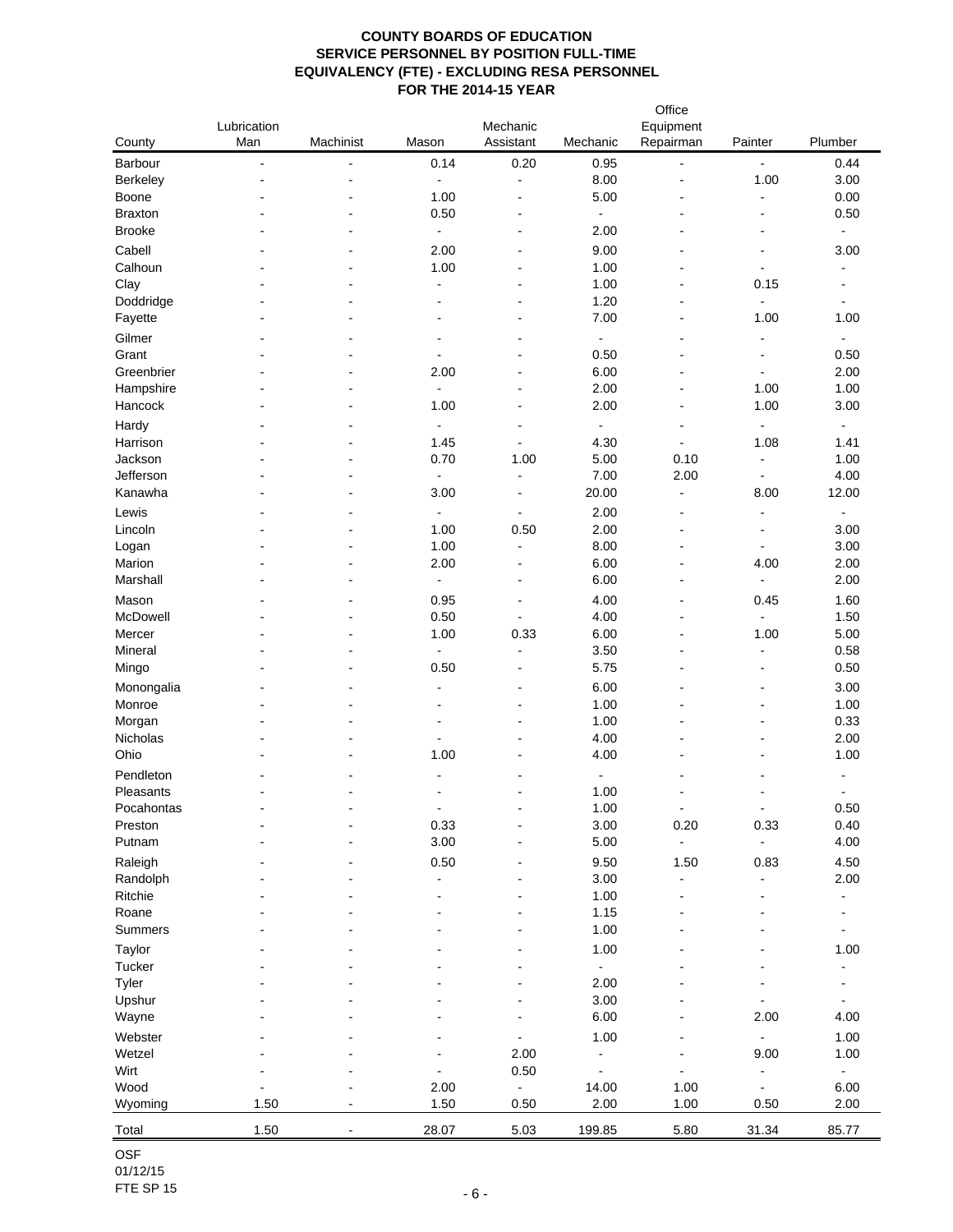| County           | Roofing/<br><b>Sheet Metal</b><br>Mechanic | Welder                 | Supervisor of School Bus<br>Transportation Supervisor |                | <b>Bus</b><br>Operator | Heavy<br>Equipment<br>Operator | Truck<br><b>Driver</b>       | Food<br>Services<br>Supervisor |
|------------------|--------------------------------------------|------------------------|-------------------------------------------------------|----------------|------------------------|--------------------------------|------------------------------|--------------------------------|
| Barbour          | $\overline{a}$                             | $\blacksquare$         | 1.00                                                  |                | 30.90                  | $\blacksquare$                 | $\qquad \qquad \blacksquare$ | 0.70                           |
| Berkeley         | $\blacksquare$                             | $\sim$                 | ä,                                                    |                | 203.00                 | 4.00                           | $\overline{a}$               |                                |
| Boone            | 0.30                                       | 0.40                   |                                                       |                | 47.30                  | 0.20                           | 0.70                         |                                |
| <b>Braxton</b>   | $\overline{a}$                             | $\blacksquare$         |                                                       |                | 22.00                  | ۰                              | $\overline{\phantom{a}}$     |                                |
| <b>Brooke</b>    |                                            |                        |                                                       |                | 33.00                  | $\blacksquare$                 | 2.25                         |                                |
| Cabell           |                                            |                        | 1.00                                                  |                | 106.00                 | 1.00                           | 4.00                         |                                |
| Calhoun          |                                            |                        | ä,                                                    |                | 16.40                  | ÷                              | ÷,                           |                                |
| Clay             |                                            |                        | 1.00                                                  |                | 28.75                  | $\overline{a}$                 | ÷,                           |                                |
| Doddridge        |                                            |                        | ä,                                                    |                | 21.05                  |                                | 0.50                         |                                |
| Fayette          |                                            |                        |                                                       |                | 73.00                  |                                |                              |                                |
| Gilmer           |                                            |                        | ä,                                                    |                | 14.00                  |                                |                              |                                |
| Grant            |                                            |                        | 1.00                                                  |                | 19.00                  |                                | L,                           |                                |
| Greenbrier       |                                            |                        | 1.00                                                  |                | 71.00                  |                                | 0.50                         |                                |
| Hampshire        |                                            | $\ddot{\phantom{1}}$   | $\blacksquare$                                        |                | 55.00                  | $\blacksquare$                 | $\blacksquare$               |                                |
| Hancock          |                                            |                        | 1.00                                                  |                | 44.00                  |                                | 2.00                         |                                |
| Hardy            |                                            | $\blacksquare$         | 0.50                                                  | 0.25           | 29.25                  | ۰                              | $\blacksquare$               |                                |
| Harrison         | 1.10                                       | 0.60                   | $\blacksquare$                                        | 2.00           | 98.00                  | $\blacksquare$                 | 2.21                         |                                |
| Jackson          | 0.25                                       | 0.25                   | ä,                                                    | $\blacksquare$ | 57.00                  |                                | 0.50                         |                                |
| Jefferson        | $\blacksquare$                             | $\blacksquare$         | ä,                                                    | 1.00           | 88.01                  |                                | 2.00                         |                                |
| Kanawha          | 3.00                                       | ä,                     | 7.00                                                  | 1.00           | 157.50                 | 2.00                           | 7.00                         |                                |
| Lewis            |                                            | $\blacksquare$         | 1.00                                                  | $\blacksquare$ | 36.00                  |                                |                              |                                |
| Lincoln          | $\overline{a}$                             |                        | $\blacksquare$                                        | 2.00           | 43.50                  | $\blacksquare$                 | $\blacksquare$               |                                |
| Logan            | $\blacksquare$                             | $\blacksquare$         | 2.00                                                  | $\blacksquare$ | 65.00                  | $\overline{a}$                 | $\blacksquare$               |                                |
| Marion           | 2.00                                       | 1.00                   | 1.00                                                  | $\blacksquare$ | 77.00                  |                                | 3.00                         | 1.00                           |
| Marshall         | $\sim$                                     | $\sim$                 | 1.00                                                  | $\blacksquare$ | 65.00                  | 2.00                           | 1.00                         | $\blacksquare$                 |
| Mason            | 0.45                                       | 0.25                   | ä,                                                    |                | 52.00                  |                                | 1.25                         | 0.50                           |
| McDowell         | $\blacksquare$                             | $\blacksquare$         | ä,                                                    | 2.00           | 49.00                  |                                | 0.50                         | 1.00                           |
| Mercer           | 2.00                                       | $\blacksquare$         | 1.00                                                  | ä,             | 79.50                  | $\blacksquare$                 | 0.67                         | $\blacksquare$                 |
| Mineral          | $\blacksquare$                             | $\blacksquare$         | $\blacksquare$                                        | 1.50           | 55.50                  |                                | $\blacksquare$               |                                |
| Mingo            | $\overline{\phantom{0}}$                   | $\blacksquare$         | 1.00                                                  | $\blacksquare$ | 54.00                  |                                | $\blacksquare$               |                                |
|                  |                                            |                        |                                                       |                |                        |                                |                              |                                |
| Monongalia       | $\overline{a}$                             | 1.00                   | $\blacksquare$                                        | 2.00           | 102.00                 |                                | 2.00                         |                                |
| Monroe           |                                            | $\blacksquare$         | 1.00<br>$\blacksquare$                                | $\blacksquare$ | 27.00                  |                                | $\blacksquare$               |                                |
| Morgan           |                                            | 0.20<br>$\blacksquare$ | $\sim$                                                | 1.00<br>ä,     | 31.00                  |                                | 0.20                         |                                |
| Nicholas<br>Ohio |                                            | 1.00                   | 1.00                                                  | $\overline{a}$ | 50.50<br>40.50         |                                | 0.50<br>6.00                 |                                |
|                  |                                            |                        |                                                       |                |                        |                                |                              |                                |
| Pendleton        |                                            | L,                     | 0.50                                                  |                | 20.00                  |                                | L,                           |                                |
| Pleasants        | $\blacksquare$                             | $\blacksquare$         | $\blacksquare$                                        | $\overline{a}$ | 17.00                  | ä,                             | $\blacksquare$               |                                |
| Pocahontas       | $\overline{a}$                             |                        | $\blacksquare$                                        |                | 20.00                  | $\frac{1}{2}$                  | $\blacksquare$               |                                |
| Preston          |                                            |                        | 1.00                                                  |                | 66.00                  | 0.13                           | 0.53                         |                                |
| Putnam           | 2.00                                       |                        | 1.00                                                  |                | 82.50                  | $\overline{a}$                 | 3.00                         |                                |
| Raleigh          |                                            | 1.50                   | 1.00                                                  |                | 127.00                 | 2.00                           | 2.00                         |                                |
| Randolph         |                                            |                        | $\frac{1}{2}$                                         |                | 48.00                  |                                |                              |                                |
| Ritchie          |                                            |                        | 1.00                                                  |                | 19.00                  |                                |                              |                                |
| Roane            |                                            |                        | $\blacksquare$                                        |                | 39.35                  |                                |                              |                                |
| Summers          |                                            |                        | 1.00                                                  |                | 26.00                  |                                |                              |                                |
| Taylor           |                                            |                        |                                                       |                | 29.50                  |                                |                              |                                |
| Tucker           |                                            |                        | 1.00                                                  |                | 13.00                  |                                | 1.00                         |                                |
| Tyler            |                                            |                        |                                                       |                | 25.00                  |                                |                              |                                |
| Upshur           |                                            |                        | 1.00                                                  |                | 47.00                  |                                | 0.50                         |                                |
| Wayne            |                                            | 2.00                   |                                                       |                | 84.50                  |                                |                              |                                |
| Webster          |                                            |                        |                                                       |                | 20.00                  |                                |                              |                                |
| Wetzel           |                                            |                        | 1.00                                                  |                | 29.00                  |                                |                              |                                |
| Wirt             |                                            |                        | 0.50                                                  |                | 12.00                  |                                |                              |                                |
| Wood             | 2.00                                       |                        | 1.00                                                  |                | 92.00                  | 1.00                           | 5.00                         |                                |
| Wyoming          | 1.50                                       |                        |                                                       |                | 43.00                  | 1.00                           | 1.00                         |                                |
| Total            | 14.60                                      | 8.20                   | 32.50                                                 | 12.75          | 2,901.51               | 13.33                          | 49.80                        | 3.20                           |
|                  |                                            |                        |                                                       |                |                        |                                |                              |                                |